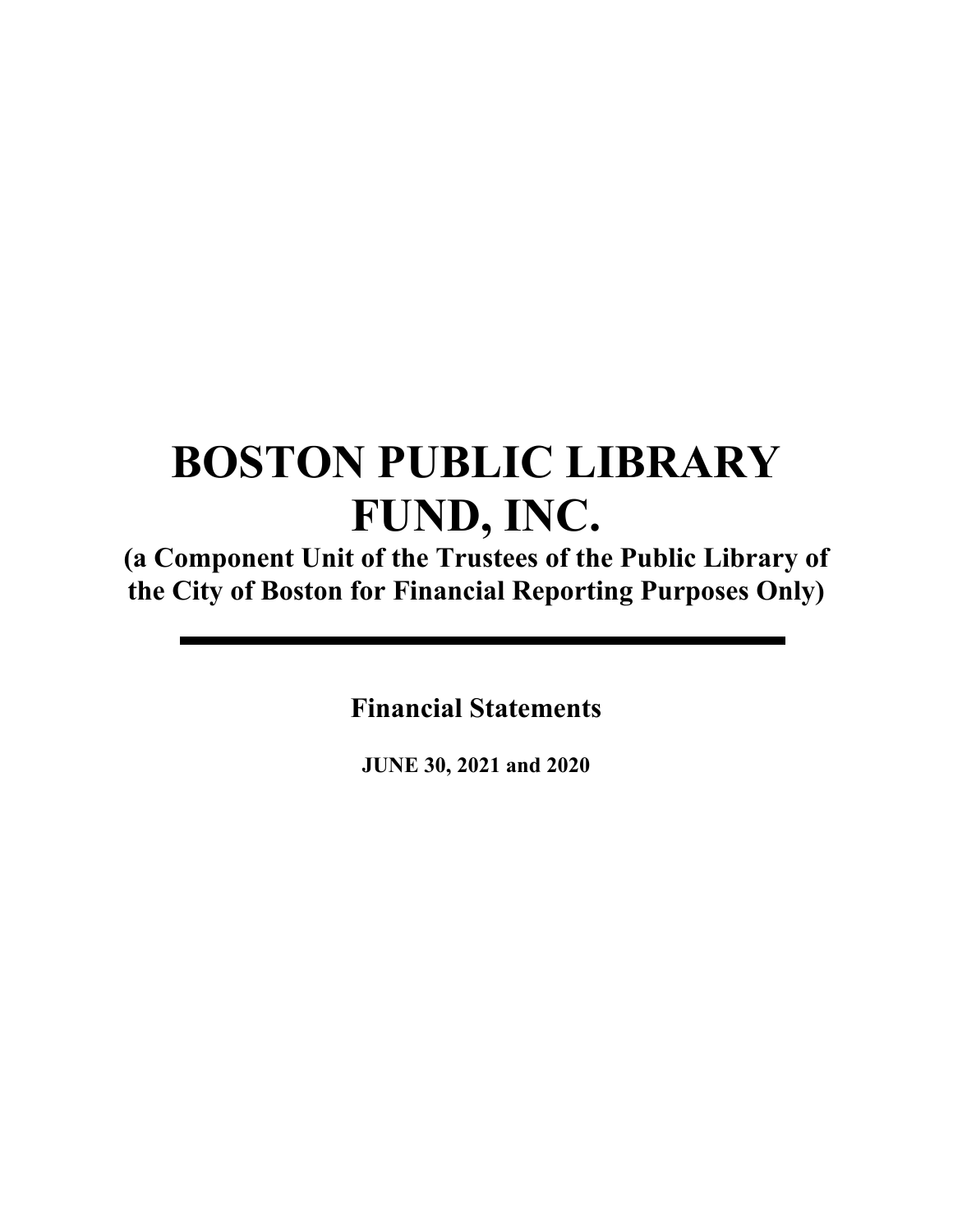**(a Component Unit of the Trustees of the Public Library of the City of Boston for Financial Reporting Purposes Only)** 

# **Financial Statements**

# **June 30, 2021 and 2020**

# **C O N T E N T S**

| <b>Independent Auditors' Report</b>                                                                                                                                               | $1 - 2$  |
|-----------------------------------------------------------------------------------------------------------------------------------------------------------------------------------|----------|
| <b>Financial Statements:</b>                                                                                                                                                      |          |
| <b>Statements of Financial Position</b>                                                                                                                                           | 3        |
| Statements of Activities and Changes in Net Assets                                                                                                                                | $4 - 5$  |
| <b>Statements of Functional Expenses</b>                                                                                                                                          | $6 - 7$  |
| <b>Statements of Cash Flows</b>                                                                                                                                                   | 8        |
| Notes to the Financial Statements                                                                                                                                                 | $9 - 23$ |
| Independent Auditors' Report on Internal Control Over<br><b>Financial Reporting and on Compliance and Other Matters</b><br>Based on an Audit of Financial Statements Performed in |          |
| <b>Accordance with Government Auditing Standards</b>                                                                                                                              | 24-25    |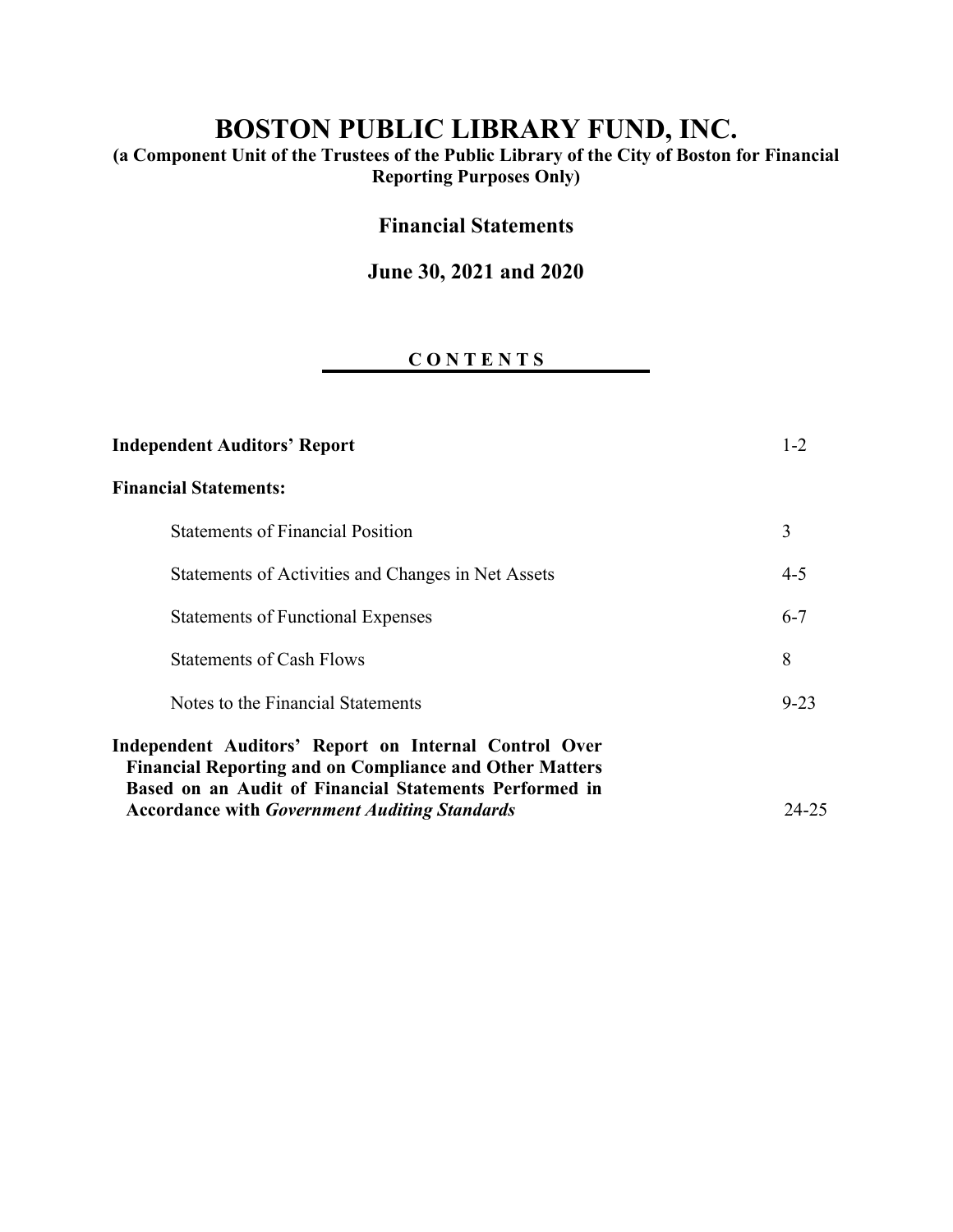

# **INDEPENDENT AUDITORS' REPORT**

To the Executive Committee of the Boston Public Library Fund, Inc. Boston, Massachusetts

#### **Report on the Financial Statements**

We have audited the accompanying financial statements of Boston Public Library Fund, Inc. (a component unit of the Trustees of the Public Library of the City of Boston for Financial Reporting Purposes Only), which comprise the statements of financial position as of June 30, 2021 and 2020, the related statements of activities and changes in net assets, functional expenses, and cash flows for the years then ended, and the related notes to the financial statements.

#### **Management's Responsibility for the Financial Statements**

Management is responsible for the preparation and fair presentation of these financial statements in accordance with accounting principles generally accepted in the United States of America; this includes the design, implementation, and maintenance of internal control relevant to the preparation and fair presentation of financial statements that are free from material misstatement, whether due to fraud or error.

#### **Auditors' Responsibility**

Our responsibility is to express an opinion on these financial statements based on our audits. We conducted our audits in accordance with auditing standards generally accepted in the United States of America and the standards applicable to financial audits contained in *Government Auditing Standards*, issued by the Comptroller General of the United States. Those standards require that we plan and perform the audits to obtain reasonable assurance about whether the financial statements are free from material misstatement.

An audit involves performing procedures to obtain audit evidence about the amounts and disclosures in the financial statements. The procedures selected depend on the auditors' judgment, including the assessment of the risks of material misstatement of the financial statements, whether due to fraud or error. In making those risk assessments, the auditor considers internal control relevant to the entity's preparation and fair presentation of the financial statements in order to design audit procedures that are appropriate in the circumstances, but not for the purpose of expressing an opinion on the effectiveness of the entity's internal control. Accordingly, we express no such opinion. An audit includes evaluating the appropriateness of accounting policies used and the reasonableness of significant accounting estimates made by management, as well as evaluating the overall presentation of the financial statements.

We believe that the audit evidence we have obtained is sufficient and appropriate to provide a basis for our audit opinion.

www.ocd.com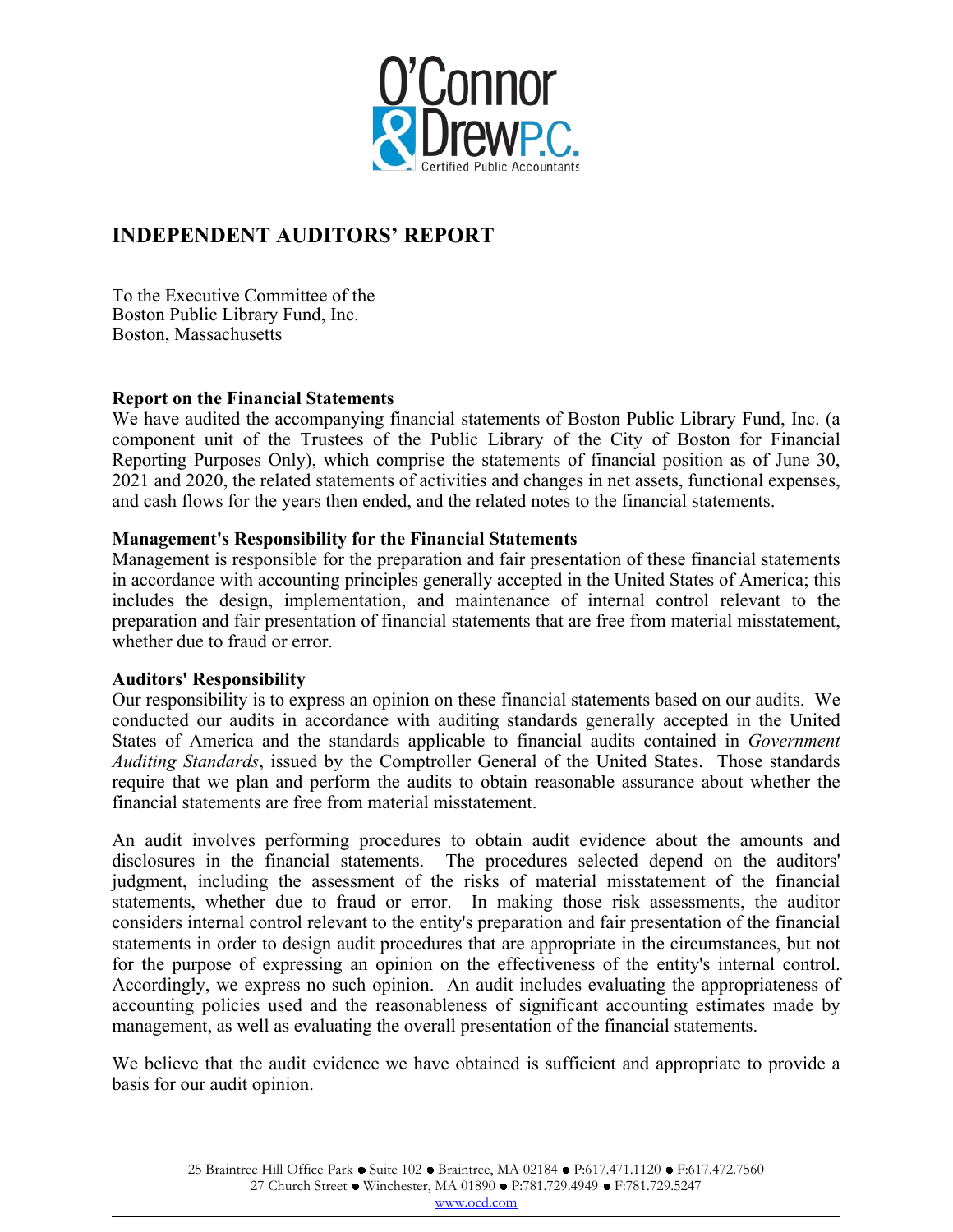#### **Opinion**

In our opinion, the financial statements referred to above present fairly, in all material respects, the financial position of Boston Public Library Fund, Inc. as of June 30, 2021 and 2020, and the changes in its net assets and its cash flows for the years then ended in accordance with accounting principles generally accepted in the United States of America.

### **Other Reporting Required by** *Government Auditing Standards*

In accordance with *Government Auditing Standards,* we have also issued our report dated September 28, 2021, on our consideration of the Fund's internal control over financial reporting and on our tests of its compliance with certain provisions of laws, regulations, contracts, and grant agreements and other matters. The purpose of that report is to describe the scope of our testing of internal control over financial reporting or on compliance. That report is an integral part of an audit performed in accordance with *Government Auditing Standards* in considering Boston Public Library Fund, Inc.'s internal control over financial reporting and compliance.

O'Connor + Druw, D.C.

**Certified Public Accountants Braintree, Massachusetts** 

September 28, 2021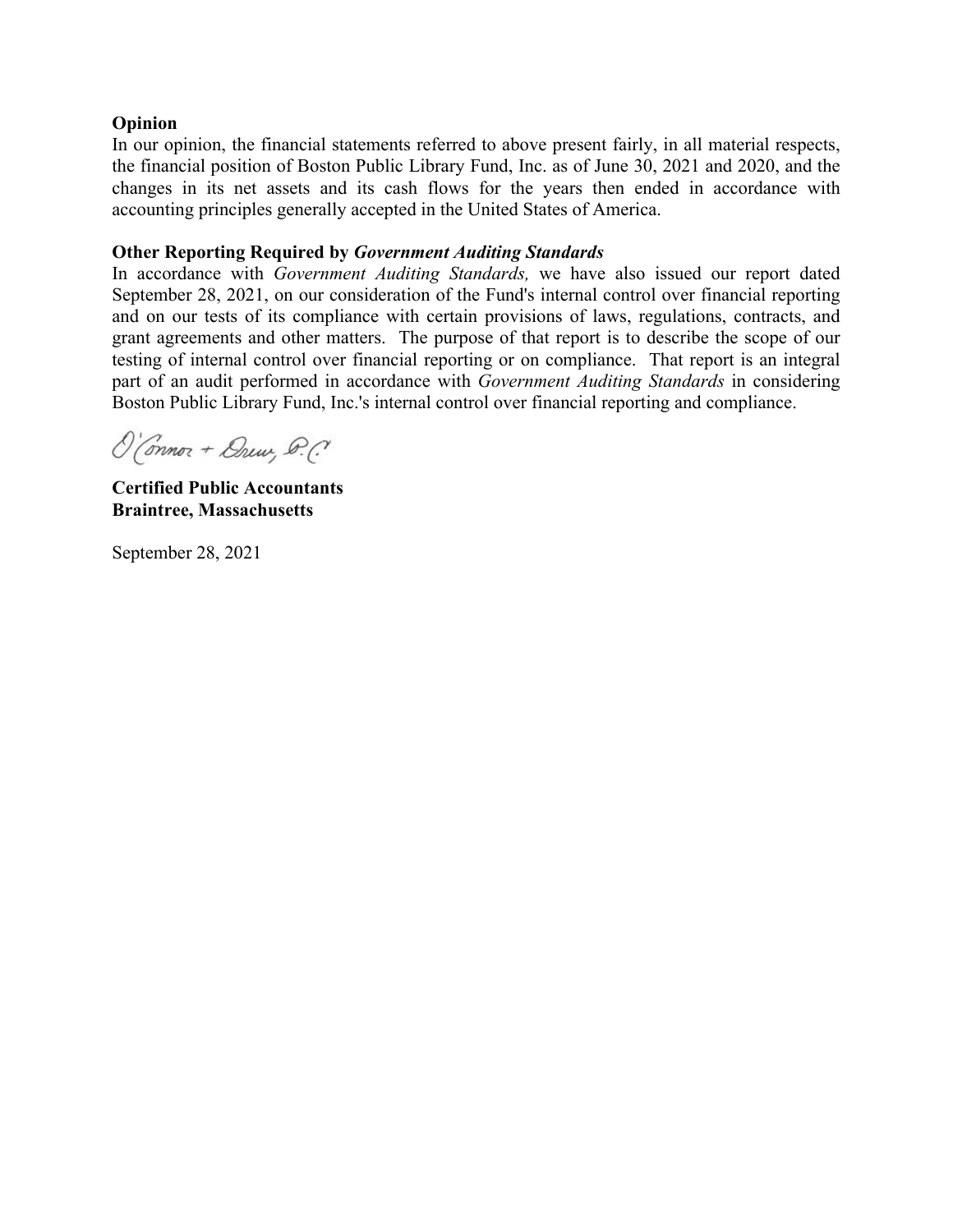# **(a Component unit of the Trustees of the Public Library of the City of Boston for Financial Reporting Purposes Only)**

#### **Statements of Financial Position**

#### **June 30,**

#### **Assets**

|                                                                 | 2021           | 2020         |
|-----------------------------------------------------------------|----------------|--------------|
| <b>Current Assets:</b>                                          |                |              |
| Cash and equivalents                                            | S<br>1,032,877 | \$3,757,019  |
| Restricted cash                                                 | 20,383         | 137,333      |
| Pledges receivable, net                                         | 1,807,250      | 892,000      |
| Prepaid expenses and other assets                               | 2,600          | 9,826        |
| <b>Total Current Assets</b>                                     | 2,863,110      | 4,796,178    |
| Property and Equipment, Net                                     | 14,331         | 16,978       |
| <b>Other Assets:</b>                                            |                |              |
| Marketable securities                                           | 5,008,752      | 1,601,600    |
| Pledges receivable, net of current portion                      | 390,153        | 386,153      |
| <b>Total Other Assets</b>                                       | 5,398,905      | 1,987,753    |
| <b>Total Assets</b>                                             | \$8,276,346    | \$6,800,909  |
| <b>Liabilities and Net Assets</b>                               |                |              |
| <b>Current Liabilities:</b>                                     |                |              |
| Accounts payable and accrued expenses                           | 102,798<br>\$  | \$<br>56,260 |
| Due to the Trustees of the Public Library of the City of Boston | 689,620        |              |
| <b>Total Current Liabilities</b>                                | 792,418        | 56,260       |
| <b>Long Term Liability:</b>                                     |                |              |
| Paycheck Protection Program loan                                | 124,565        | 90,000       |
| <b>Total Liabilities</b>                                        | 916,983        | 146,260      |
| <b>Net Assets:</b>                                              |                |              |
| Without donor restrictions                                      | 3,289,250      | 3,637,514    |
| With donor restrictions                                         | 4,070,113      | 3,017,135    |
| <b>Total Net Assets</b>                                         | 7,359,363      | 6,654,649    |
| <b>Total Liabilities and Net Assets</b>                         | \$ 8,276,346   | \$6,800,909  |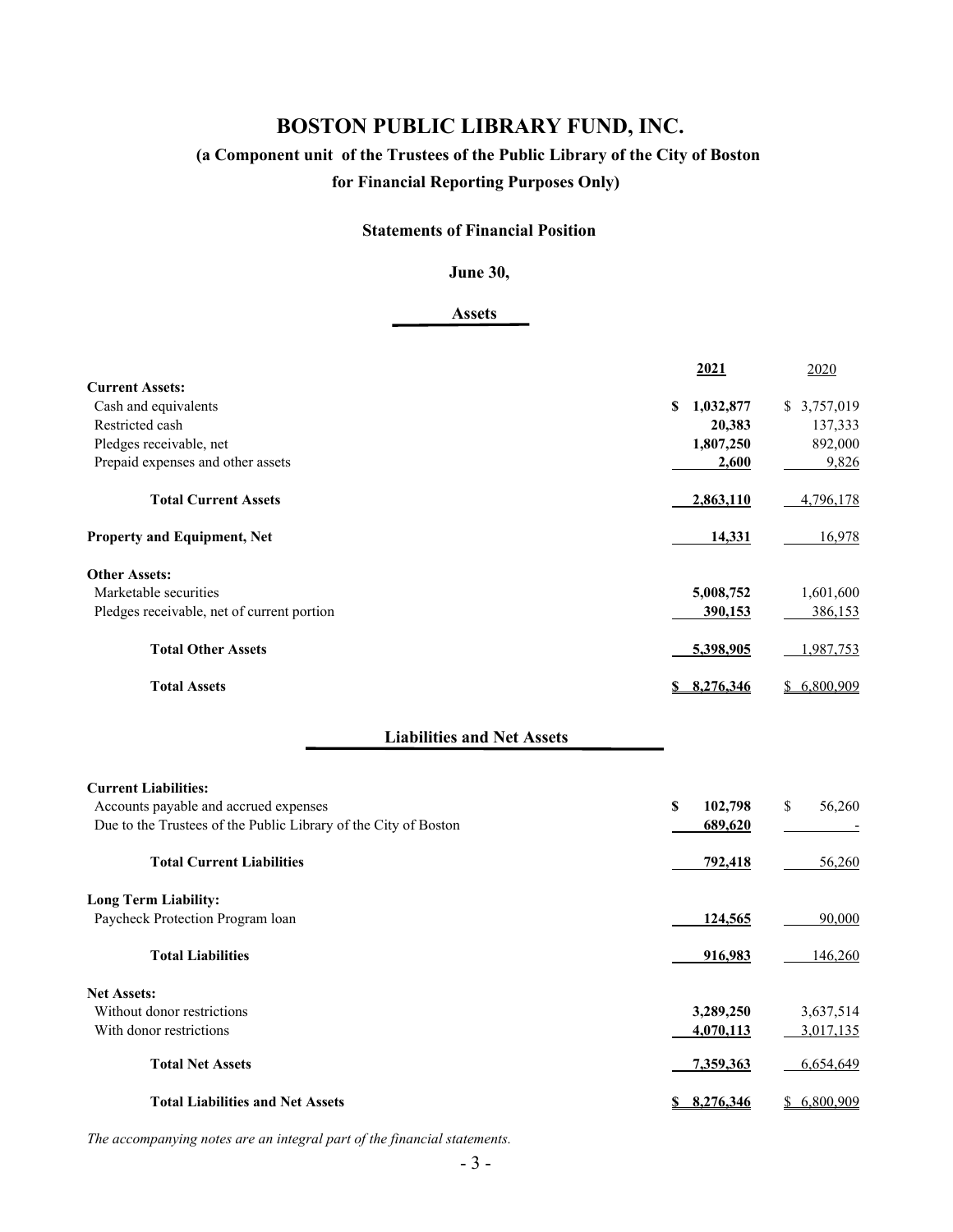# **(a Component unit of the Trustees of the Public Library of the City of Boston for Financial Reporting Purposes Only)**

# **Statements of Activities and Changes in Net Assets**

### **For the Year Ended June 30, 2021**

|                                                          |             | <b>Without Donor</b><br><b>Restrictions</b> |    | <b>With Donor</b><br><b>Restrictions</b> |   | 2021<br><b>Total</b> |
|----------------------------------------------------------|-------------|---------------------------------------------|----|------------------------------------------|---|----------------------|
| Support:                                                 |             |                                             |    |                                          |   |                      |
| Donations                                                | $\mathbf S$ | 1,299,686                                   | S  | 2,825,897                                | S | 4,125,583            |
| In-kind revenue                                          |             | 18,000                                      |    |                                          |   | 18,000               |
| Investment return, net                                   |             | 282,842                                     |    | 310,462                                  |   | 593,304              |
| Other:                                                   |             |                                             |    |                                          |   |                      |
| Net assets released from restrictions                    |             | 2,083,381                                   |    | (2,083,381)                              |   |                      |
| <b>Total Support</b>                                     |             | 3,683,909                                   |    | 1,052,978                                |   | 4,736,887            |
| <b>Expense:</b>                                          |             |                                             |    |                                          |   |                      |
| Program                                                  |             | 2,949,906                                   |    |                                          |   | 2,949,906            |
| General and administrative                               |             | 579,302                                     |    |                                          |   | 579,302              |
| Fundraising                                              |             | 592,965                                     |    |                                          |   | 592,965              |
| <b>Total Expenses</b>                                    |             | 4,122,173                                   |    |                                          |   | 4,122,173            |
| <b>Non-Operating Revenue:</b>                            |             |                                             |    |                                          |   |                      |
| Forgiveness of Paycheck Protection Program loan (Note 6) |             | 90,000                                      |    |                                          |   | 90,000               |
| <b>Changes in Net Assets</b>                             |             | (348, 264)                                  |    | 1,052,978                                |   | 704,714              |
| Net Assets, Beginning of Year                            |             | 3,637,514                                   |    | 3,017,135                                |   | 6,654,649            |
| Net Assets, End of Year                                  | S           | 3,289,250                                   | \$ | 4,070,113                                |   | 7,359,363            |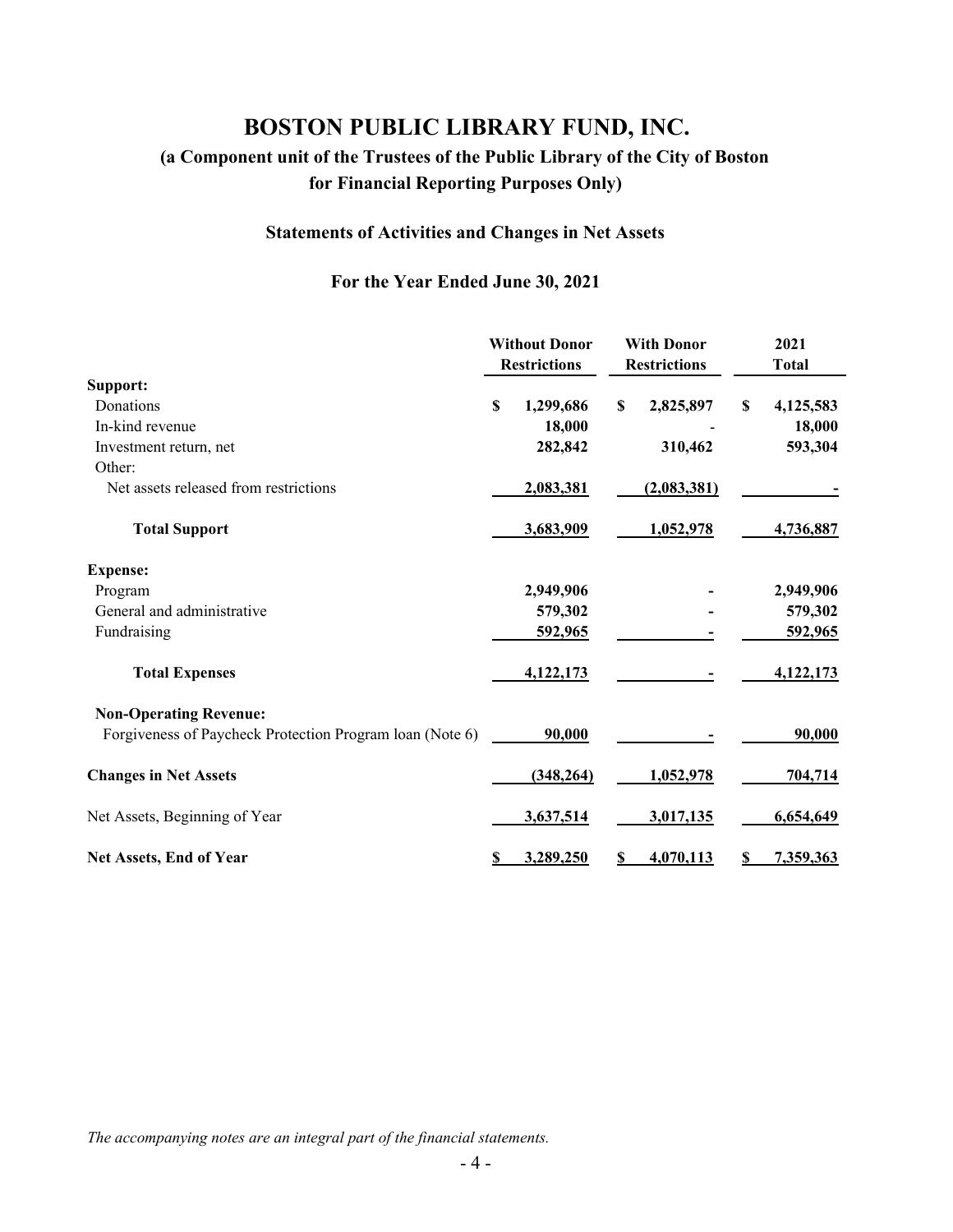# **(a Component unit of the Trustees of the Public Library of the City of Boston for Financial Reporting Purposes Only)**

# **Statements of Activities and Changes in Net Assets**

# **For the Year Ended June 30, 2020**

|                                       | <b>Without Donor</b><br><b>Restrictions</b> | <b>With Donor</b><br><b>Restrictions</b> | <b>Total</b><br><b>Net Assets</b> |
|---------------------------------------|---------------------------------------------|------------------------------------------|-----------------------------------|
| Support:                              |                                             |                                          |                                   |
| Donations                             | \$<br>467,828                               | \$<br>1,179,592                          | \$<br>1,647,420                   |
| In-kind revenue                       | 28,644                                      |                                          | 28,644                            |
| Investment return, net                | 27,830                                      | (8, 430)                                 | 19,400                            |
| Other:                                |                                             |                                          |                                   |
| Net assets released from restrictions | 1,846,958                                   | (1,846,958)                              |                                   |
| <b>Total Support</b>                  | 2,371,260                                   | (675, 796)                               | 1,695,464                         |
| <b>Expense:</b>                       |                                             |                                          |                                   |
| Program                               | 1,229,699                                   |                                          | 1,229,699                         |
| General and administrative            | 399,926                                     |                                          | 399,926                           |
| Fundraising                           | 653,827                                     |                                          | 653,827                           |
| <b>Total Expenses</b>                 | 2,283,452                                   |                                          | 2,283,452                         |
| <b>Changes in Net Assets</b>          | 87,808                                      | (675, 796)                               | (587,988)                         |
| Net Assets, Beginning of Year         | 3,549,706                                   | 3,692,931                                | <u>7,242,637</u>                  |
| <b>Net Assets, End of Year</b>        | 3,637,514                                   | 3,017,135                                | 6,654,649                         |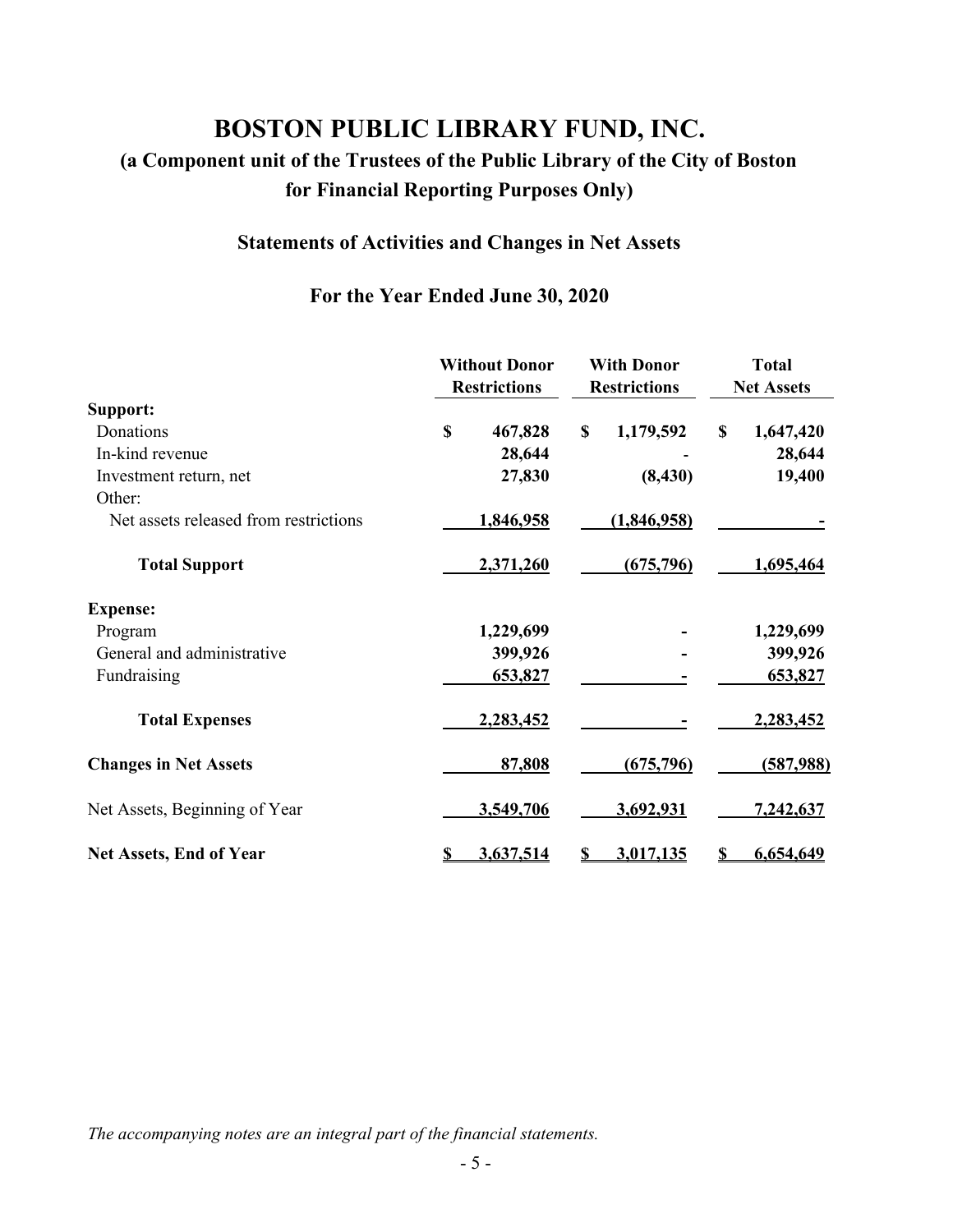### **(a Component unit of the Trustees of the Public Library of the City of Boston for Financial Reporting Purposes Only)**

### **Statement of Functional Expenses**

### **For the Year Ended June 30, 2021**

|                                              |               | Program<br><b>Services</b> | <b>General and</b><br><b>Administrative</b> | <b>Fundraising</b>             | <b>Total</b>  |
|----------------------------------------------|---------------|----------------------------|---------------------------------------------|--------------------------------|---------------|
| Grants                                       |               |                            |                                             |                                |               |
| Children and teen programming                | <sup>\$</sup> | 493,885                    | $\mathbb S$                                 | \$<br>$\overline{\phantom{0}}$ | \$<br>493,885 |
| Adult programming                            |               | 596,338                    |                                             |                                | 596,338       |
| Norman B. Leventhal Map and Education Center |               | 1,029,570                  |                                             |                                | 1,029,570     |
| Exhibits and collections                     |               | 821,518                    |                                             |                                | 821,518       |
| McKim restoration                            |               | 8,595                      |                                             |                                | 8,595         |
| Salaries and fringe benefits                 |               |                            | 463,274                                     | 398,632                        | 861,906       |
| Printing and postage                         |               |                            |                                             | 98,804                         | 98,804        |
| Consulting                                   |               |                            | 25,803                                      | 29,541                         | 55,344        |
| Equipment rental & maintenance               |               |                            | 9,926                                       | 36,061                         | 45,987        |
| Professional fees                            |               |                            | 34,244                                      |                                | 34,244        |
| Cultivation                                  |               |                            |                                             | 22,807                         | 22,807        |
| Rent                                         |               |                            | 18,000                                      |                                | 18,000        |
| Office expenses                              |               |                            | 7,819                                       | 5,536                          | 13,355        |
| Miscellaneous                                |               |                            | 7,918                                       |                                | 7,918         |
| Credit card fees                             |               |                            | 5,038                                       |                                | 5,038         |
| Depreciation                                 |               |                            | 1,063                                       | 1,584                          | 2,647         |
| Training                                     |               |                            | 2,574                                       |                                | 2,574         |
| Insurance                                    |               |                            | 2,271                                       |                                | 2,271         |
| Dues and subscriptions                       |               |                            | 1,372                                       |                                | 1,372         |
| <b>Total</b>                                 |               | 2,949,906                  | 579,302<br>\$                               | 592,965                        | 4,122,173     |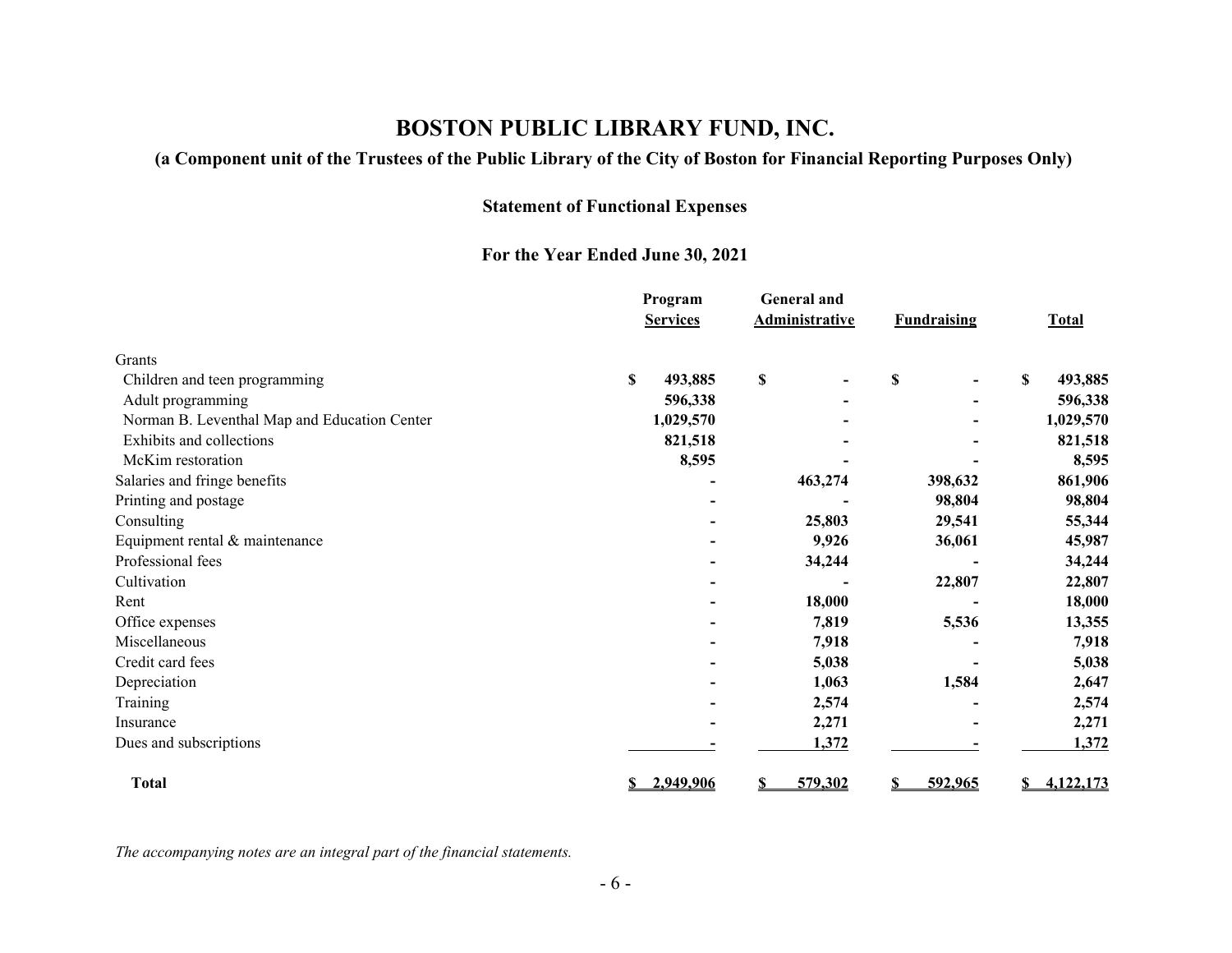### **(a Component unit of the Trustees of the Public Library of the City of Boston for Financial Reporting Purposes Only)**

### **Statement of Functional Expenses**

### **For the Year Ended June 30, 2020**

|                                              | Program<br><b>Services</b> | <b>General and</b><br><b>Administrative</b> | <b>Fundraising</b>                 | <b>Total</b> |
|----------------------------------------------|----------------------------|---------------------------------------------|------------------------------------|--------------|
| Grants                                       |                            |                                             |                                    |              |
| Children and teen programming                | \$<br>487,327              | \$                                          | \$<br>$\qquad \qquad \blacksquare$ | S<br>487,327 |
| Adult programming                            | 457,411                    |                                             |                                    | 457,411      |
| Norman B. Leventhal Map and Education Center | 237,127                    |                                             |                                    | 237,127      |
| Exhibits and collections                     | 37,834                     |                                             |                                    | 37,834       |
| McKim restoration                            | 10,000                     |                                             |                                    | 10,000       |
| Salaries and fringe benefits                 |                            | 182,643                                     | 438,038                            | 620,681      |
| Consulting                                   | $\overline{\phantom{0}}$   | 149,770                                     | 169,182                            | 318,952      |
| Professional fees                            | -                          | 31,245                                      |                                    | 31,245       |
| Equipment rental & maintenance               | $\overline{\phantom{0}}$   | 8,911                                       | 10,049                             | 18,960       |
| Rent                                         |                            | 18,000                                      |                                    | 18,000       |
| Cultivation                                  |                            |                                             | 15,444                             | 15,444       |
| Printing and postage                         |                            | 3,367                                       | 10,107                             | 13,474       |
| Miscellaneous                                |                            | 2,092                                       | 3,492                              | 5,584        |
| Office supplies                              |                            | 2,153                                       | 2,426                              | 4,579        |
| Credit card fees                             |                            |                                             | 3,119                              | 3,119        |
| Insurance                                    |                            | 1,020                                       | 1,153                              | 2,173        |
| Depreciation                                 |                            | 725                                         | 817                                | 1,542        |
| Total                                        | 1,229,699                  | 399,926<br>S                                | 653,827                            | 2,283,452    |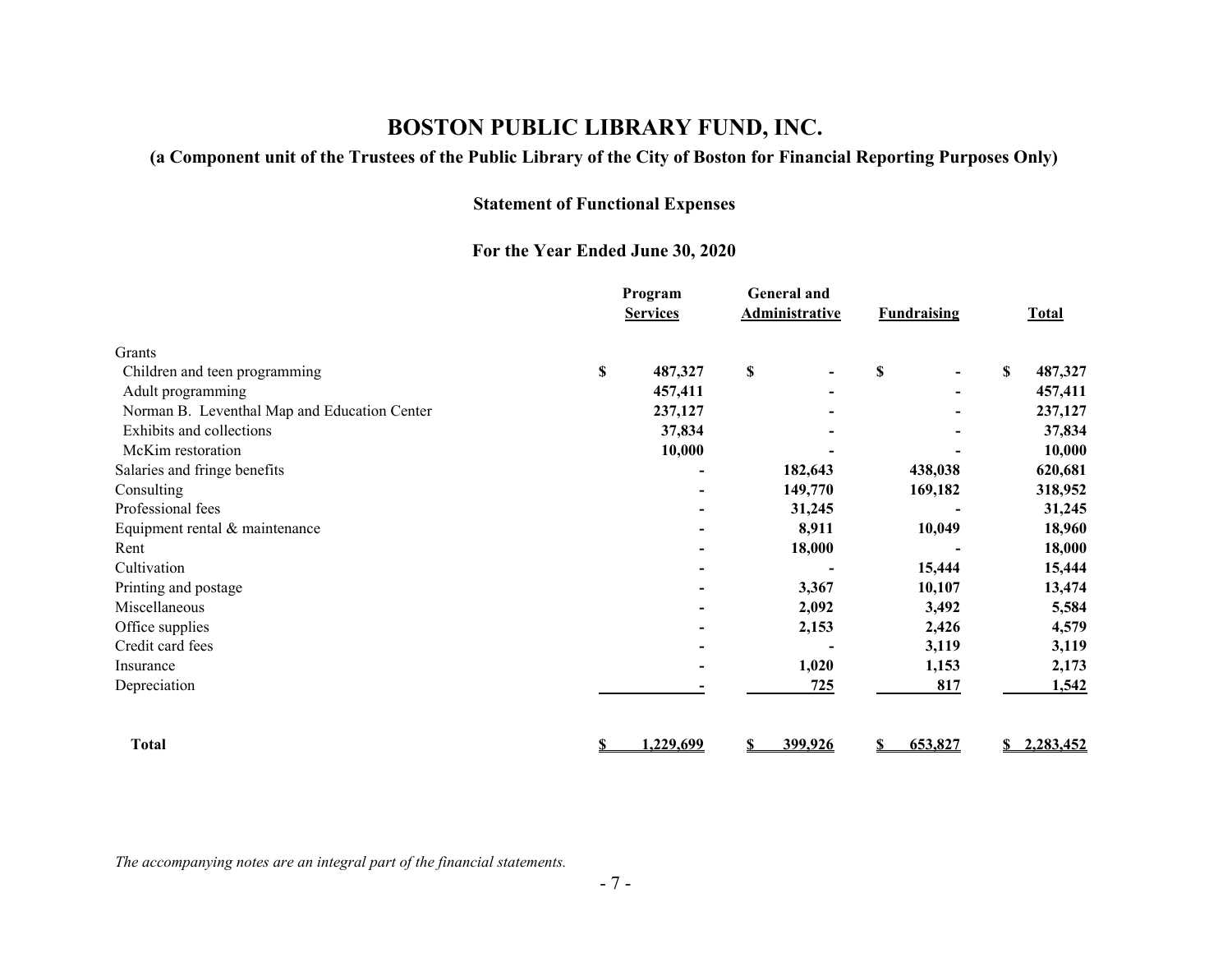### **(a Component unit of the Trustees of the Public Library of the City of Boston for Financial Reporting Purposes Only)**

#### **Statements of Cash Flows**

### **For the Years Ended June 30,**

|                                                                               | 2021               | 2020             |
|-------------------------------------------------------------------------------|--------------------|------------------|
| <b>Cash Flows from Operating Activities:</b>                                  |                    |                  |
| Changes in net assets                                                         | 704,714<br>S       | (587,988)<br>S   |
| Adjustments to reconcile changes in net assets to net cash                    |                    |                  |
| applied to operating activities:                                              |                    |                  |
| Forgiveness of Paycheck Protection Program loan                               | (90,000)           |                  |
| Realized and unrealized (gains) losses on marketable securities               | (601, 364)         | 30,920           |
| Depreciation                                                                  | 2,647              | 1,542            |
| Change in discount on pledge receivable                                       |                    | (18, 716)        |
| Changes in assets and liabilities:                                            |                    |                  |
| Pledges receivables                                                           | (919, 250)         | 1,236,500        |
| Prepaid expenses and other assets                                             | 7,226              | (6,214)          |
| Accounts payable and accrued expenses                                         | 46,538             | 32,574           |
| Due to the Trustees of the Public Library of the City of Boston               | 689,620            |                  |
| Due to Norman B. Leventhal Map and Education Center                           |                    | (1,014,527)      |
|                                                                               |                    |                  |
| Net Adjustments                                                               | (864, 583)         | 262,079          |
| Net Cash Applied to Operating Activities                                      | (159, 869)         | (325,909)        |
| <b>Cash Flows from Investing Activities:</b>                                  |                    |                  |
| Purchase of property and equipment                                            |                    | (18,520)         |
| Purchase of marketable securities                                             | (4,589,197)        | (1,232,038)      |
| Proceeds from sale of marketable securities                                   | 1,783,409          | 1,295,071        |
| Net Cash (Applied to) Provided by Investing Activities                        | (2,805,788)        | 44,513           |
| <b>Cash Flows from Financing Activity:</b>                                    |                    |                  |
| Proceeds from Paycheck Protection Program loan                                | 124,565            | 90,000           |
| Net Decrease in Cash and Equivalents and Restricted Cash                      | (2,841,092)        | (191,396)        |
| Cash and Equivalents and Restricted Cash, Beginning of Year                   | 3,894,352          | <u>4,085,748</u> |
| Cash and Equivalents and Restricted Cash, End of Year                         | \$1,053,260        | \$3,894,352      |
| Cash and equivalents and restricted cash consist of the following at June 30: |                    |                  |
| Cash and equivalents                                                          | 1,032,877<br>\$    | \$ 3,757,019     |
| Restricted cash                                                               | 20,383             | 137,333          |
| Total                                                                         | <u>\$1,053,260</u> | \$3,894,352      |
|                                                                               |                    |                  |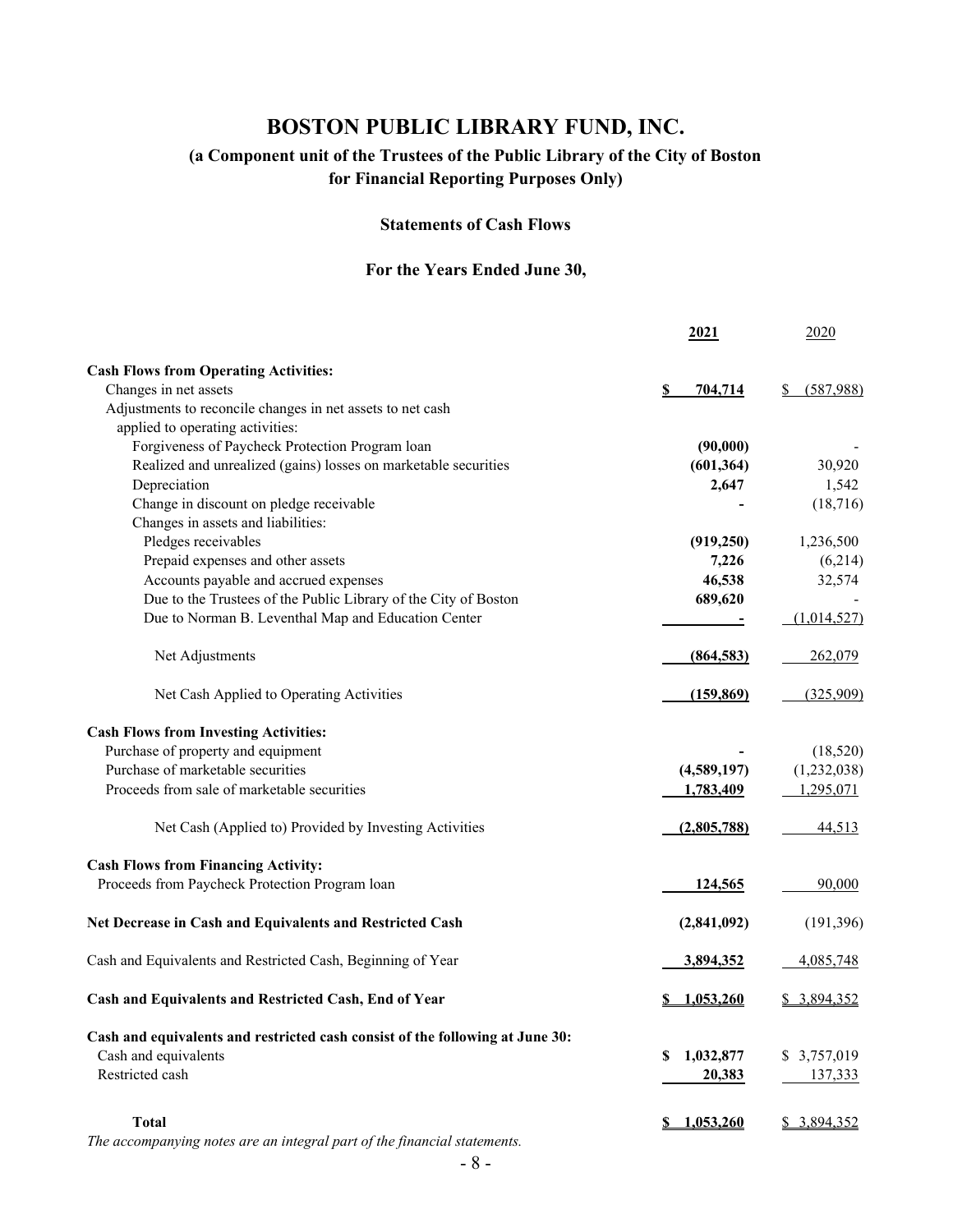# **(a Component Unit of the Trustees of the Public Library of the City of Boston for Financial Reporting Purposes Only)**

# **Notes to the Financial Statements**

# **June 30, 2021 and 2020**

#### Note 1 - **Summary of Significant Accounting Policies**

#### *Organization*

Boston Public Library Fund, Inc. ("the Fund") was formed on March 2, 1992 as a notfor-profit organization, exempt from income taxes under Section  $501(c)(3)$  of the Internal Revenue Code, to support the physical restoration and the enhancement of the public visibility of the Trustees of the Public Library of the City of Boston (the "Library"). The Fund solicited and received funds exclusively for the Library, conducting its activities in accordance with a written solicitation policy.

The mission for the Fund is to provide financial support to the Boston Public Library, ensuring that it remains viable, engaging, accessible, and free to all. The four cornerstones of the Library's mission are: programming and services that bring energy and excitement to all of the Library's inspirational spaces, innovative investment in technology and digital offerings to ensure the Library's continued position as a national and international leader, print and electronic collections development, and preservation, renovation and restoration of its historic building and collections.

The Governor of Massachusetts declared a state of emergency due to the COVID-19 outbreak from March 2020 to June 2021. The COVID-19 crisis created volatility in the financial markets and uncertainty in the overall economy. The state of emergency affected the Fund's operations. The Fund did fundraise during the state of the emergency but had limited in-person fundraising events. Management received two loans offered through the Federal government stimulus program to mitigate the effects on operations.

#### *Basis of Presentation*

The accompanying financial statements have been prepared utilizing the accrual basis of accounting in accordance with generally accepted accounting principles in the United States of America which require the Fund to report information regarding its financial position and activities according to the following net asset classifications:

Net assets without donor restrictions - Net assets that are not subject to donor-imposed restrictions and may be expensed for any purpose in performing the objectives of the Fund. These net assets may be used at the discretion of the Fund's management and the board of directors.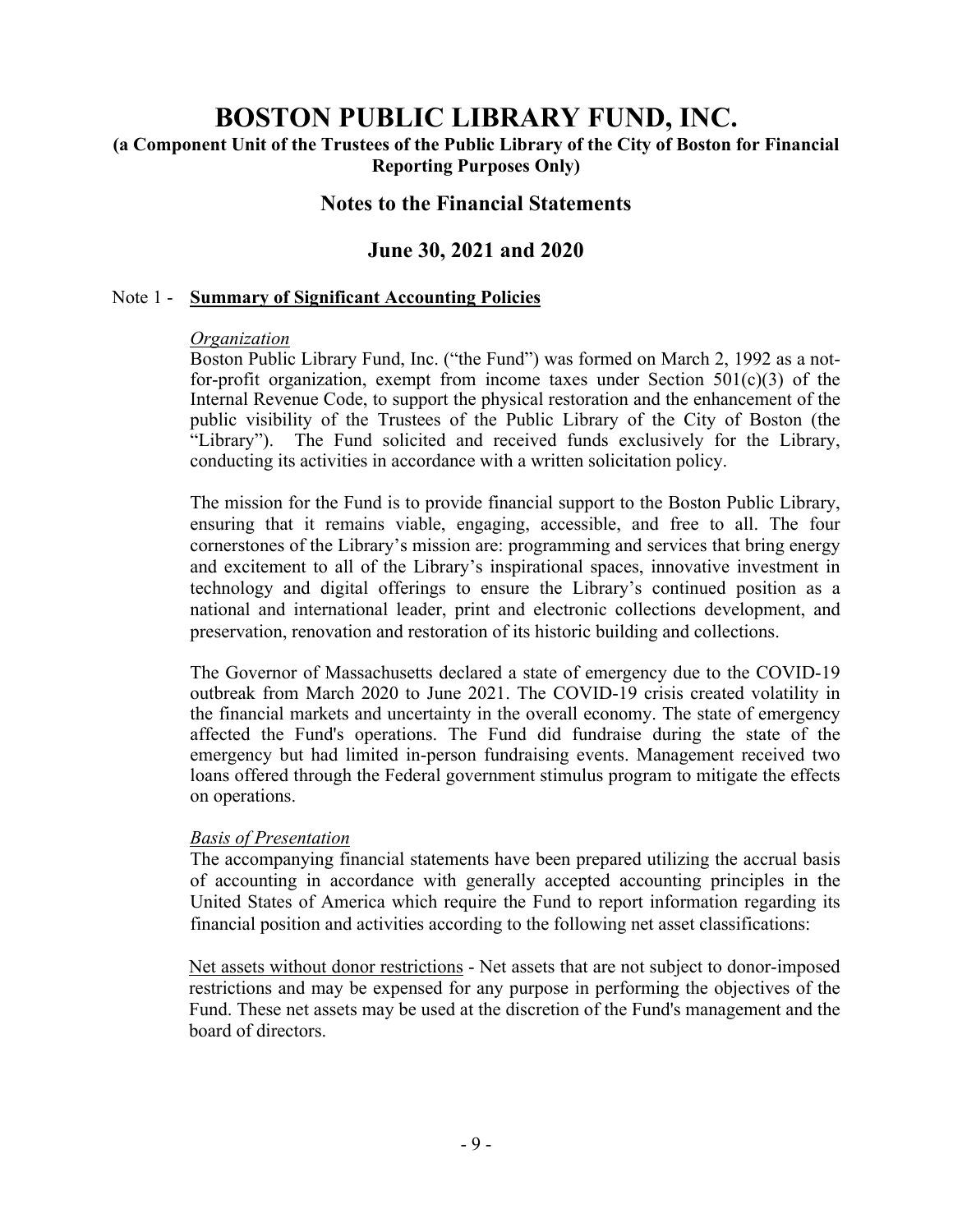### **(a Component Unit of the Trustees of the Public Library of the City of Boston for Financial Reporting Purposes Only)**

### **Notes to the Financial Statements - Continued**

### **June 30, 2021 and 2020**

Net assets with donor restrictions - Net assets subject to stipulations imposed by donors and grantors. Some restrictions are temporary in nature; those restrictions will be met by actions of the Fund or by the passage of time. Other restrictions are perpetual in nature, whereby the donor has stipulated the funds be maintained in perpetuity.

#### *Measure of operations*

The statements of activities report all changes in net assets, including changes in net assets from operating and nonoperating activities. Operating activities consist of those items attributable to the Fund's ongoing purpose and the return earned on investments. Nonoperating activities are limited to other activities considered to be of a more unusual or nonrecurring nature.

#### *Use of Estimates*

The preparation of financial statements in conformity with accounting principles generally accepted in the United States of America requires management to make estimates and assumptions about future events. These estimates and assumptions affect the reported amounts of assets and liabilities and disclosure of contingent assets and liabilities at the date of the financial statements, as well as reported amounts of revenues and expenses during the reporting period. Management evaluates the estimates and assumptions on an ongoing basis using historical experience and other factors that management believes to be reasonable under the circumstances. Adjustments to estimates and assumptions are made as facts and circumstances require. As future events and their effects cannot be determined with certainty, actual results may differ from the estimates used in preparing the accompanying financial statements. Significant estimates and assumptions are required as part of determining the value of pledges receivable and the allocation of general and fundraising costs.

#### *Cash and Equivalents*

For purposes of the statements of cash flows, the Fund considers all highly liquid investments with an initial maturity of three months or less to be cash equivalents.

#### *Restricted Cash*

The Fund's restricted cash consists of funds set aside for donor's restrictions.

#### *Pledges Receivable*

 Unconditional promises to give that are expected to be collected within one year are recorded at net realizable value. Unconditional promises to give that are expected to be collected in future years are recorded at the present value of their estimated future cash flows. The discounts on those amounts are computed using risk-adjusted interest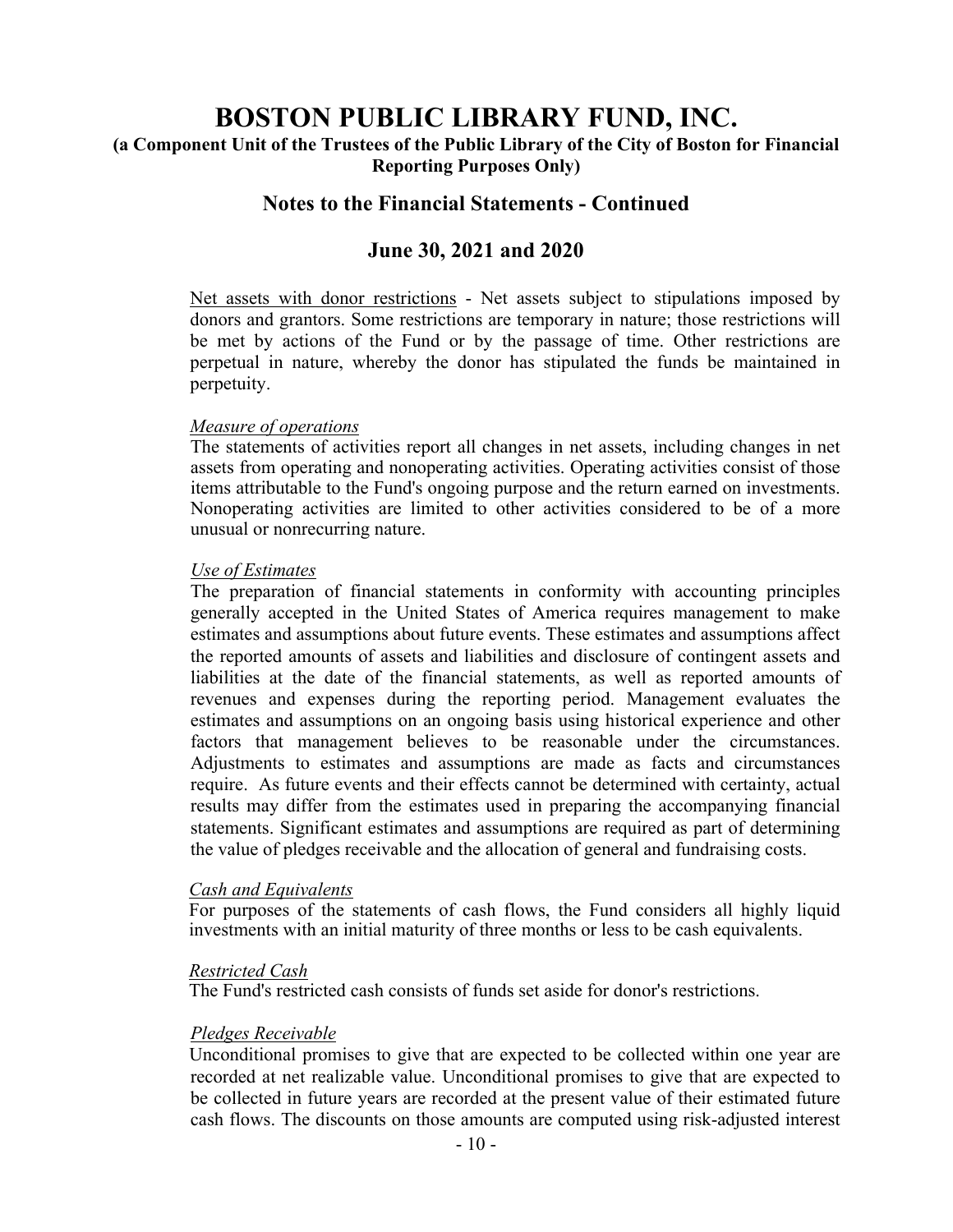**(a Component Unit of the Trustees of the Public Library of the City of Boston for Financial Reporting Purposes Only)** 

# **Notes to the Financial Statements - Continued**

# **June 30, 2021 and 2020**

rates applicable to the years in which the promises are received. Discount amortization is included in contributions revenue. Conditional promises to give are not included as support until the conditions are met.

#### *Marketable Securities*

The Fund's investments are reported at cost, if purchased, or at fair value, if donated. Thereafter, investments are reported at their fair values in the statements of financial position, and changes in fair value are reported as investment return in the statements of activities.

Purchases and sales of securities are reflected on a trade-date basis. Gains and losses on sales of securities are based on the average cost and are recorded in the statements of activities in the period in which the securities are sold. Interest is recorded when earned. Dividends are accrued as of the ex-dividend date.

#### *Fair Value Measurements*

Promulgations of the Financial Accounting Standards Board have established a framework for measuring fair value, which provides a hierarchy that prioritizes the inputs to valuation techniques used to measure fair value. The hierarchy gives the highest priority to unadjusted quoted prices in active markets for identical assets or liabilities (Level 1 measurements) and the lowest priority to unobservable inputs (Level 3 measurements).

The three levels of the fair value hierarchy under are described as follows:

| Level 1 | Inputs to the valuation methodology are unadjusted<br>quoted prices for identical assets or liabilities in active<br>markets that the Fund has the ability to access.                                                                                                                                                                                                                                                                        |
|---------|----------------------------------------------------------------------------------------------------------------------------------------------------------------------------------------------------------------------------------------------------------------------------------------------------------------------------------------------------------------------------------------------------------------------------------------------|
| Level 2 | Inputs to the valuation methodology include:<br>• Quoted prices for similar assets or liabilities in<br>active markets;<br>• Quoted prices for identical or similar assets or<br>liabilities in inactive markets;<br>• Inputs other than quoted prices that are observable<br>for the asset or liability; and<br>· Inputs that are derived principally from, or<br>corroborated by, observable market data by<br>correlation or other means. |
| Level 3 | Inputs to the valuation methodology are unobservable and<br>significant to the fair value measurement.                                                                                                                                                                                                                                                                                                                                       |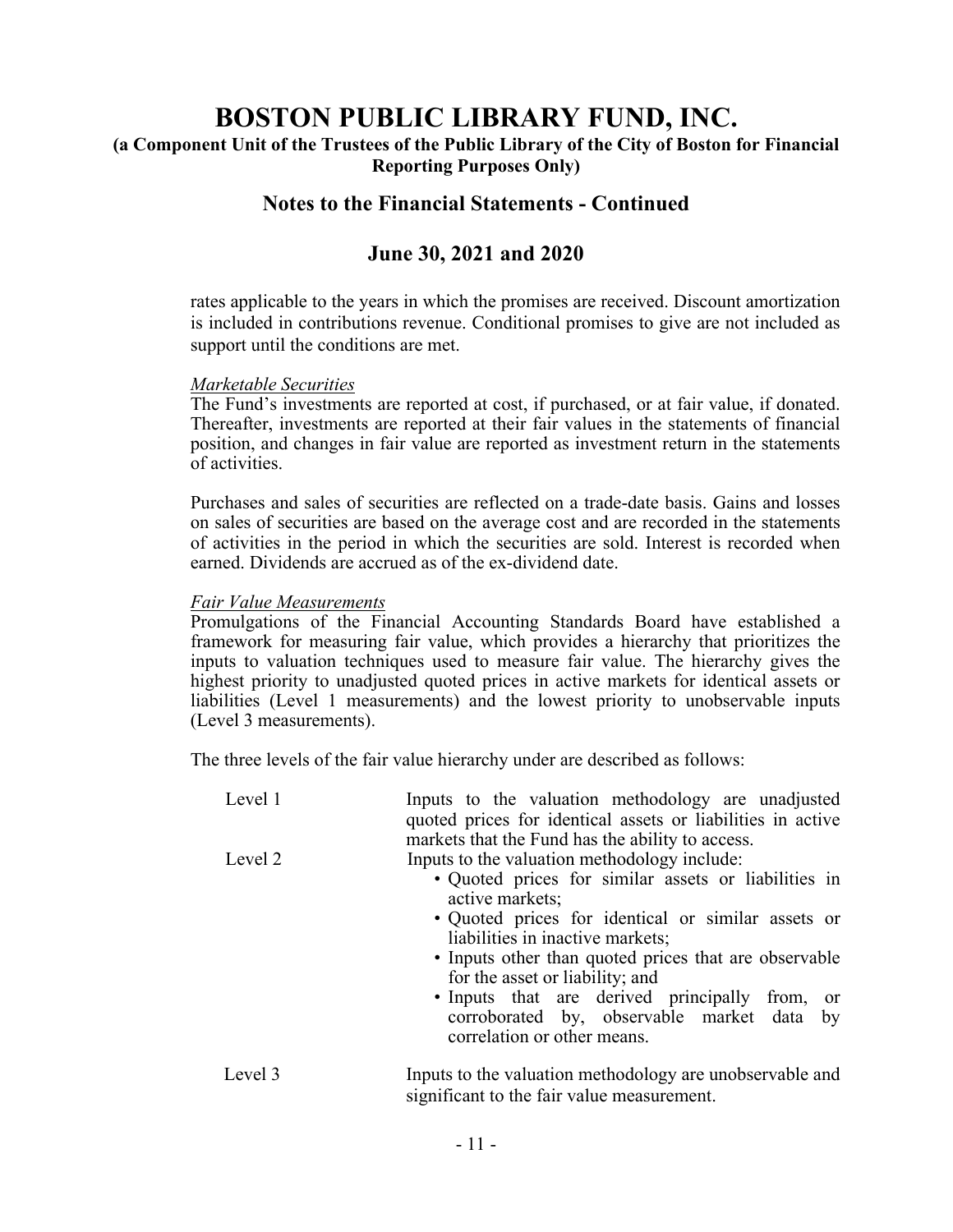**(a Component Unit of the Trustees of the Public Library of the City of Boston for Financial Reporting Purposes Only)** 

# **Notes to the Financial Statements - Continued**

# **June 30, 2021 and 2020**

The asset or liability's fair value measurement level within the fair value hierarchy is based on the lowest level of any input that is significant to the fair value measurement. Valuation techniques used need to maximize the use of observable inputs and minimize the use of unobservable inputs.

#### *Property and Equipment*

Property and equipment are stated at cost at the date of purchase or, for donated assets, at fair value at the date of donation, less accumulated depreciation. Depreciation is calculated using the straight-line method over the lesser of the estimated useful lives of the assets or the lease term. The useful life of the fixed assets are three to seven years. The Fund's policy is to capitalize property and equipment acquired and expense normal repairs and maintenance as incurred. The Fund's management periodically evaluates whether events or circumstances have occurred indicating that the carrying amount of long-lived assets may not be recovered.

#### *Donated Services*

Contributions of services are recognized if the services received (a) create or enhance non-financial assets or (b) require specialized skills, are provided by individuals possessing those skills that would typically need to be purchased if not provided by donation. A substantial number of unpaid volunteers, including board members, have made significant contributions of their time to develop the Fund's fundraising campaigns and other administrative matters. The value of this contributed time is not reflected in these financial statements since it is not susceptible to objective measurement or valuation and does not meet the criteria of generally accepted accounting principles.

#### *Income Taxes*

The Fund has been notified by the Internal Revenue Service that it meets the qualifications to be classified as a tax-exempt entity under Section 501 (c)(3) of the Internal Revenue Code. As a not-for-profit entity exempt from income taxes, the Fund may, however, be subject to tax on unrelated business income.

Accounting principles generally accepted in the United States of America require an entity to assess the probability that a tax position has a "more likely than not" sustainability after review by tax authorities. If a tax position is deemed not to meet this threshold, any unrecognized tax benefits and costs are estimated and recognized. Tax returns are routinely open for review by the tax authorities for three years from their due date. In certain circumstances, the statute of limitations may remain open indefinitely.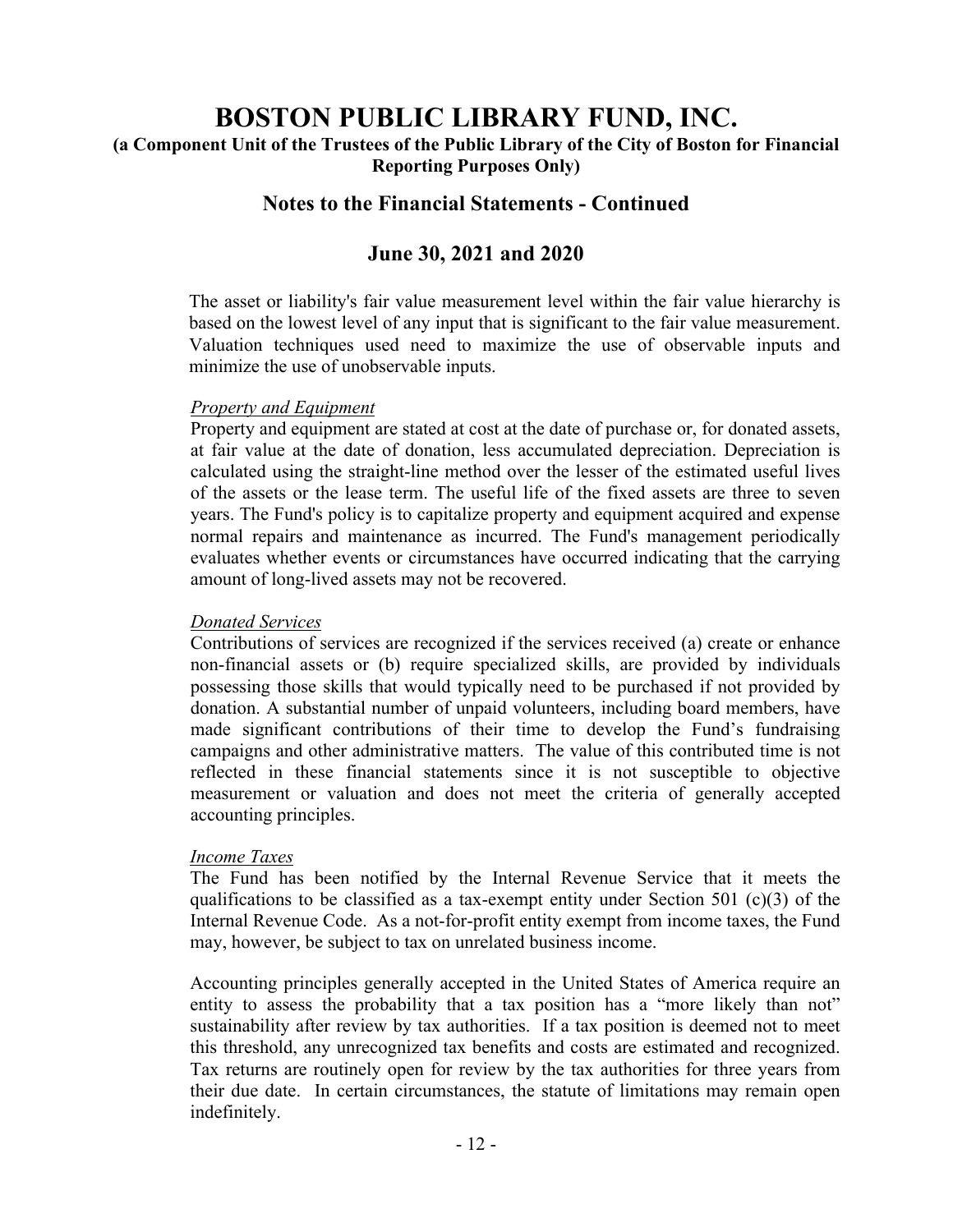**(a Component Unit of the Trustees of the Public Library of the City of Boston for Financial Reporting Purposes Only)** 

# **Notes to the Financial Statements - Continued**

# **June 30, 2021 and 2020**

### *Endowment Funds*

Massachusetts law requires not-for-profit organizations and other entities that receive donor contributions to operate in conformity with its enacted version of the Uniform Prudent Management of Institutional Funds Act ("UPMIFA"). In the absence of overriding explicit donor stipulations, UPMIFA prescribes guidelines for expenditures of donor-restricted funds and focuses on the prudent spending of the entire donorrestricted fund, including accumulated earnings, rather than the historical dollar concept. UPMIFA's requirement that amounts may be appropriated for expenditure only after careful consideration of the seven factors outlined in its spending guidelines is bolstered by its intent to have the governing board of the Fund make its decisions in light of the donor's intended purpose of the endowment fund, stipulated or otherwise.

UPMIFA requires donor-restricted funds to be classified in accordance with their restrictions. Gains on endowment funds and other amounts permitted to be disbursed in accordance with the donor's stipulations must be classified as net assets with donor restrictions until approved for expenditure by the Fund. Earnings on endowment funds that have not yet been specifically approved for expenditure, but will be, must be classified as net assets with donor restrictions until approved for expenditure by the Fund.

The Fund's Board of Directors classifies donor-restricted funds and earnings thereon in accordance with applicable state law as interpreted by the Attorney General. Endowment fund assets are appropriated for expenditure in accordance with the directions and/or intent of the donor. The Fund's investment policy for endowment funds is intended to preserve capital to the extent possible and provide a reasonably predictable stream of revenue to provide appropriate funding to the programs supported by endowment funds.

From time to time, the fair values of endowment fund assets may, due to unfavorable market fluctuations, fall below the level that donors require to be retained for a perpetual duration. The decline below the required perpetual duration, commonly referred to as "underwater", is reported as losses within net assets with donor restrictions. The Board of Directors have interpreted UPMIFA to permit spending from underwater endowments in accordance with prudent measures required under law. As of June 30, 2021, the Fund did not have endowment funds below the amount of donor required levels. As of June 30, 2020, the Fund had one endowment fund below the amount of the donor required levels.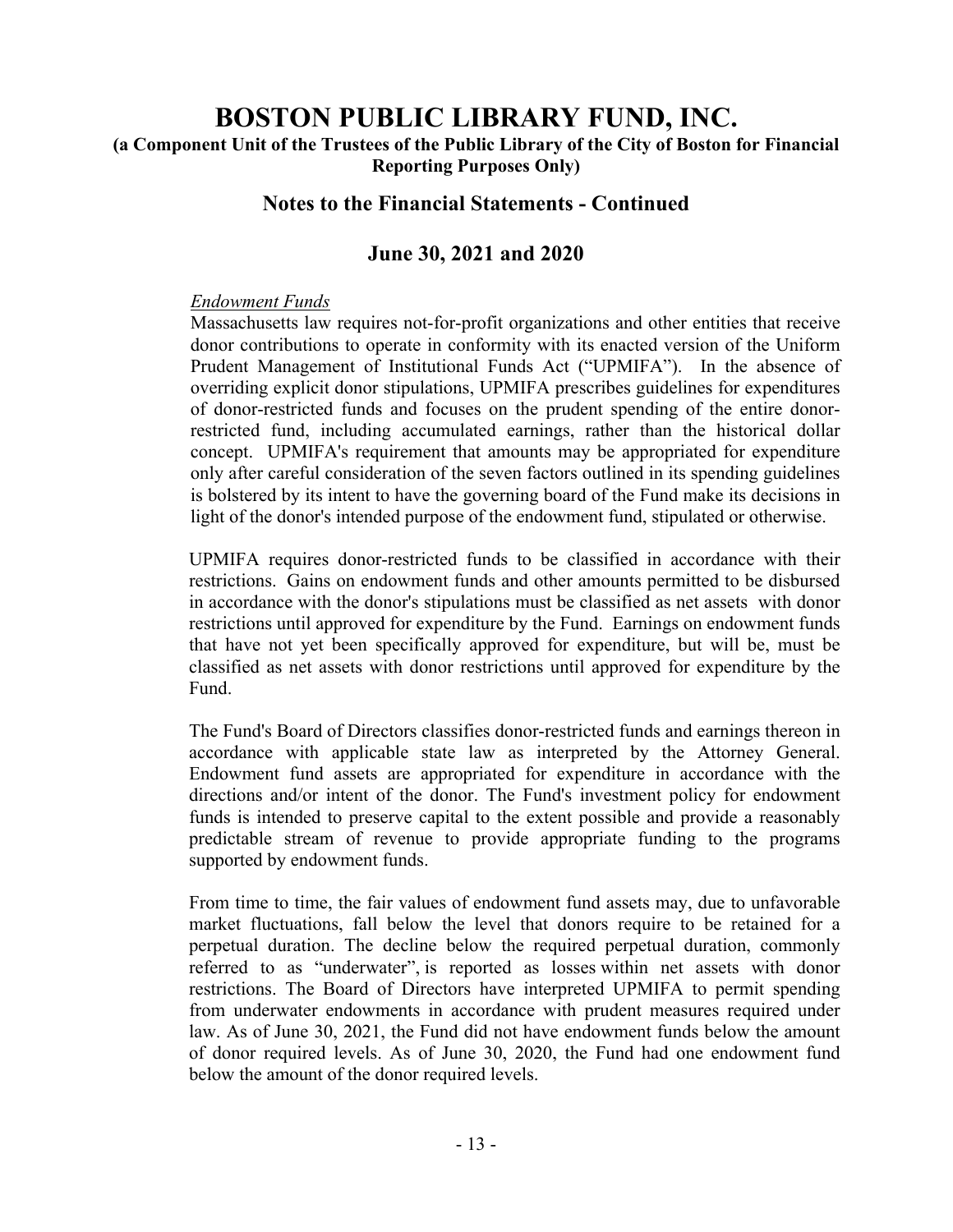# **(a Component Unit of the Trustees of the Public Library of the City of Boston for Financial Reporting Purposes Only)**

# **Notes to the Financial Statements - Continued**

# **June 30, 2021 and 2020**

#### *Revenue with Customers*

The Fund has a gala and other special events for the general public. The transaction price is the consideration that the Fund expects to receive for the entrance fee and sponsorships. The Fund collects payment at the time of registration, or shortly thereafter. The Fund considers the performance obligation to be the event and recognizes revenue at the time that the event occurs. The Fund's revenues and cash flows are correlated to the general conditions of the economy. Contract liabilities represent payments the Fund receives in advance of the event. Contract liabilities are presented in the Statements of Financial Position as unearned revenue, if applicable, and are recognized as income in the period in which the event takes place. For the year ended June 30, 2021 and 2020, there were no exchange-based events with the public.

#### *Contributions*

Contributions are recognized as revenue when the conditions contained in the respective agreements have been met. Contributions are conditional if there is a barrier that must be overcome before the recipient is entitled to the asset transferred and the donor has the right to request the asset back if it was not used properly.

Unconditional contributions received are recorded as net assets without donor restrictions or net assets with donor restrictions, depending on the existence and/or nature of any donor-imposed restrictions. Contributions that are restricted by the donor are reported as an increase in net assets without donor restrictions if the restriction expires in the reporting period in which the contribution is recognized. All other donor restricted contributions are reported as an increase in net assets with donor restrictions, depending on the nature of restriction. When a restriction expires (that is, when a stipulated time restriction ends or purpose restriction is accomplished), net assets with donor restrictions are reclassified to net assets without donor restrictions and reported in the statements of activities as net assets released from restrictions.

Contributed property and equipment are recorded at fair value at the date of donation. Contributions with donor-imposed stipulations regarding the purpose and how long the contributed assets must be used are recorded as net assets with donor restrictions; otherwise, the contributions are recorded as net assets without donor restrictions.

#### *In-kind donations*

The Fund received donated professional services and office space of \$18,000 and \$28,644 for the years ended June 30, 2021 and 2020, respectively. Such amounts, which are based upon information provided by third-party service providers, are recorded at their estimated fair value determined on the date of contribution and are reported as contributions in-kind and supporting services on the accompanying statements of activities and statements of functional expenses.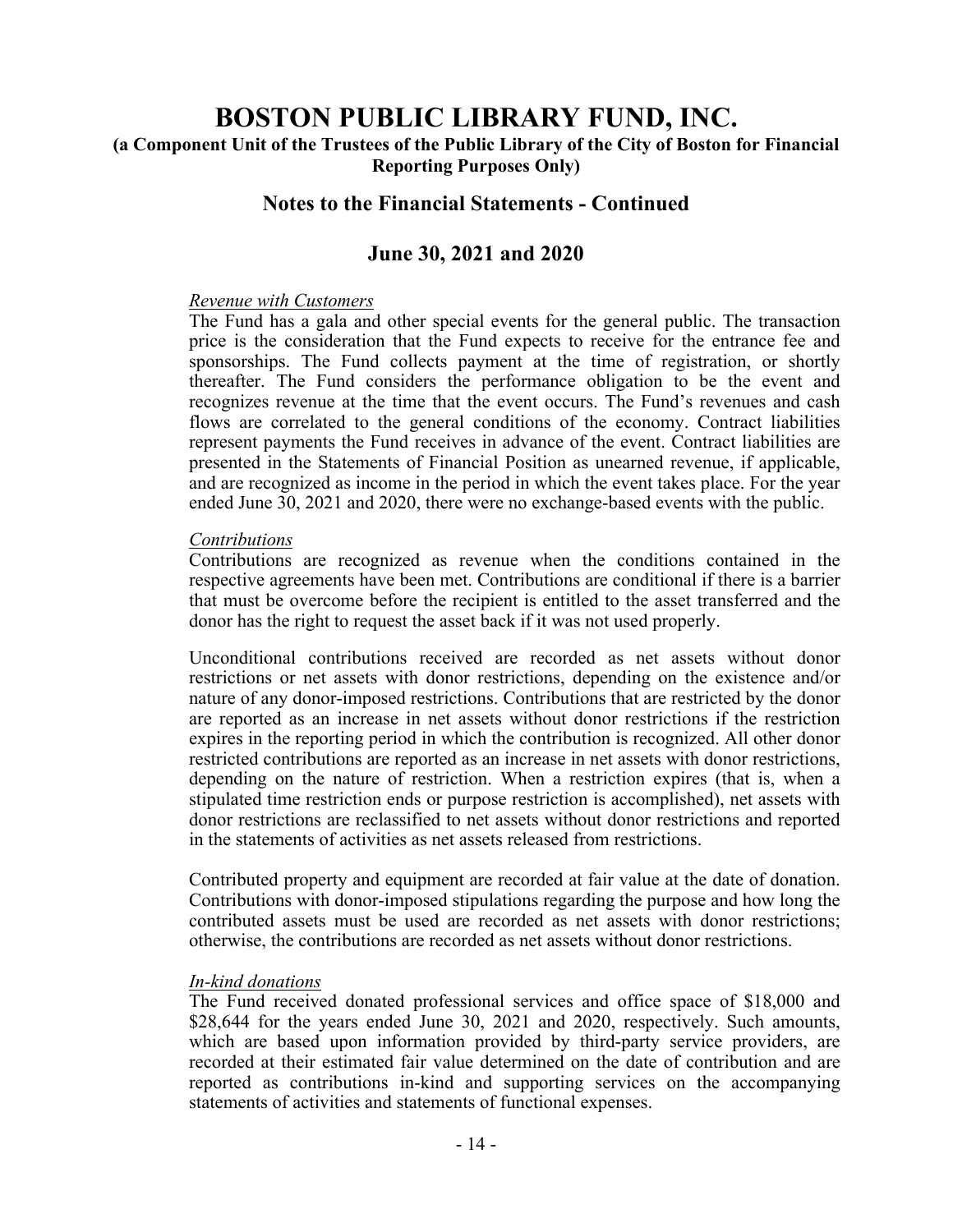**(a Component Unit of the Trustees of the Public Library of the City of Boston for Financial Reporting Purposes Only)** 

# **Notes to the Financial Statements - Continued**

# **June 30, 2021 and 2020**

### *Functional Allocation of Expenses*

Expenses are categorized by program services, management and general, or fundraising on a direct identification basis, where practical, and on a percentage allocation basis based on management's judgment. A variety of cost allocation techniques are used, such as time and effort and square footage.

### *New Accounting Pronouncements*

FASB issued ASU 2016-02, Leases, which is effective for periods beginning after December 15, 2021. The pronouncement will require lessees to recognize on their statement of financial position the rights and obligations resulting from leases categorized as operating leases as assets and liabilities. It provides for an election on leases with terms of less than twelve months to be excluded.

*FASB issued ASU 2020-07, Not-for-Profit Entities: Presentation and Disclosures by Not-for-Profit Entities for Contributed Nonfinancial Assets,* which is effective for periods beginning after June 15, 2021. The pronouncement will require not-for-profit entities to present contributed non-financial assets in the statement of activities as a line that is separate from other contributions. It will also require additional qualitative and quantitative disclosures about contributed nonfinancial assets received, disaggregated by category.

Management is in the process of evaluating these pronouncements and has not yet determined its impact on the financial statements.

#### *Reclassifications*

Certain amounts in the 2020 financial statements have been reclassified to conform to the 2021 presentation.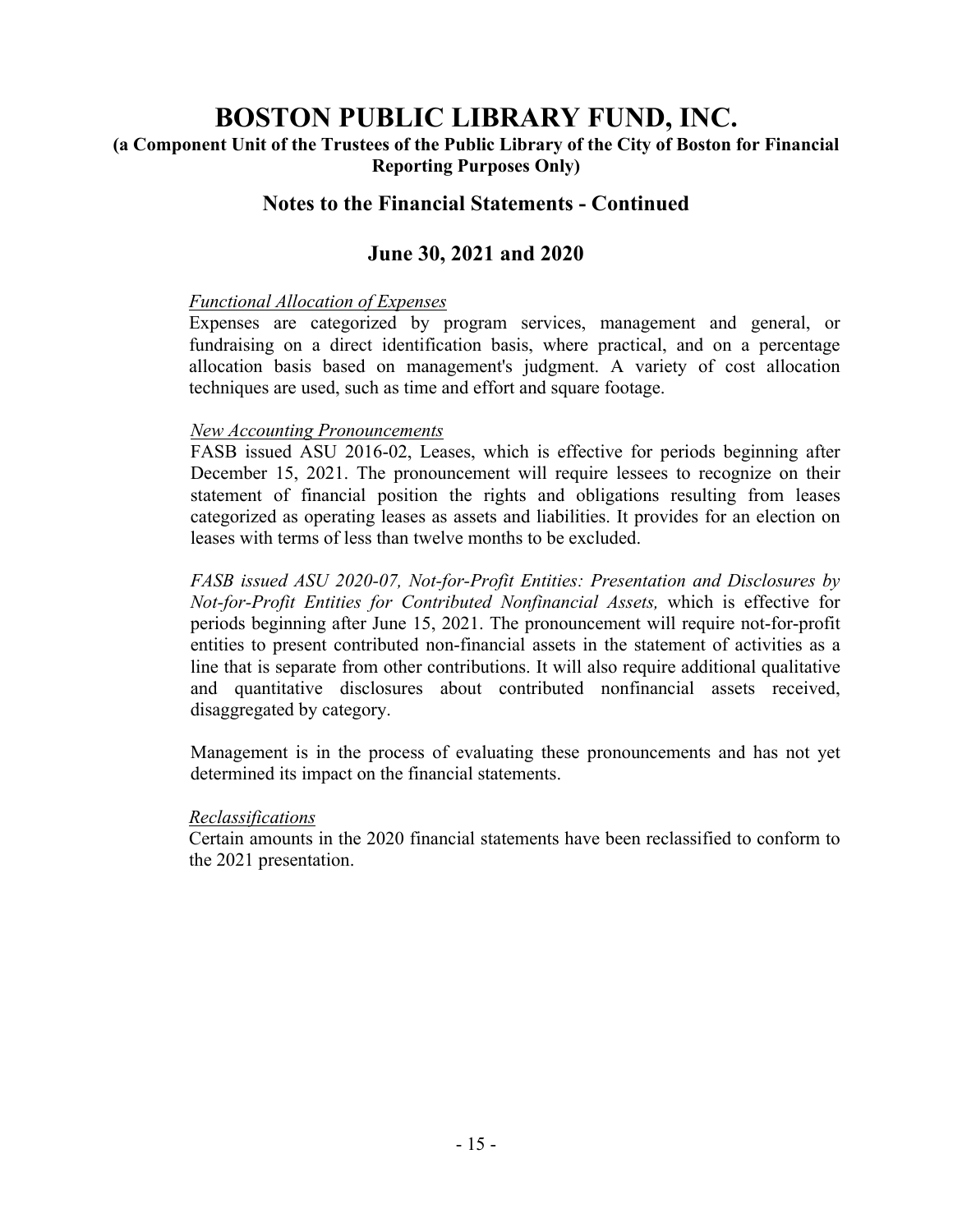# **(a Component Unit of the Trustees of the Public Library of the City of Boston for Financial Reporting Purposes Only)**

### **Notes to the Financial Statements - Continued**

# **June 30, 2021 and 2020**

#### Note 2 - **Pledges Receivable, Net**

Pledges receivable are primarily from long-time supporters located throughout Massachusetts. Pledges receivable at June 30, are as follows:

|                                           | 2021        | 2020          |
|-------------------------------------------|-------------|---------------|
| Due in less than one year                 | \$1,807,250 | 892,000<br>\$ |
| Due in one to three years                 | 404,000     | 400,000       |
| Total                                     | 2,211,250   | 1,292,000     |
| Less: discount to net present value       | 13,847      | 13,847        |
| Present value of receivable               | 2,197,403   | 1,278,153     |
| Less: current portion                     | 1,807,250   | 892,000       |
| Pledge Receivable, net of current portion | 390,153     | 386,153       |

The long-term portion of unconditional promises to give is discounted at 3.0% at June 30, 2021 and 2020.

#### Note 3 - **Marketable Securities**

The following is a summary of marketable securities at June 30,:

|              | 2021              | 2020       |
|--------------|-------------------|------------|
| Description  | <b>Fair Value</b> | Fair Value |
| Equities     | \$3,352,352       | 855,566    |
| Mutual funds | 462,860           | 746,034    |
| Fixed Income | 1,193,540         |            |
|              | \$5,008,752       | 1.601.600  |

As of June 30, 2021 and 2020, all investments are level 1 investments and are at quoted market value of the shares held at fiscal year-end.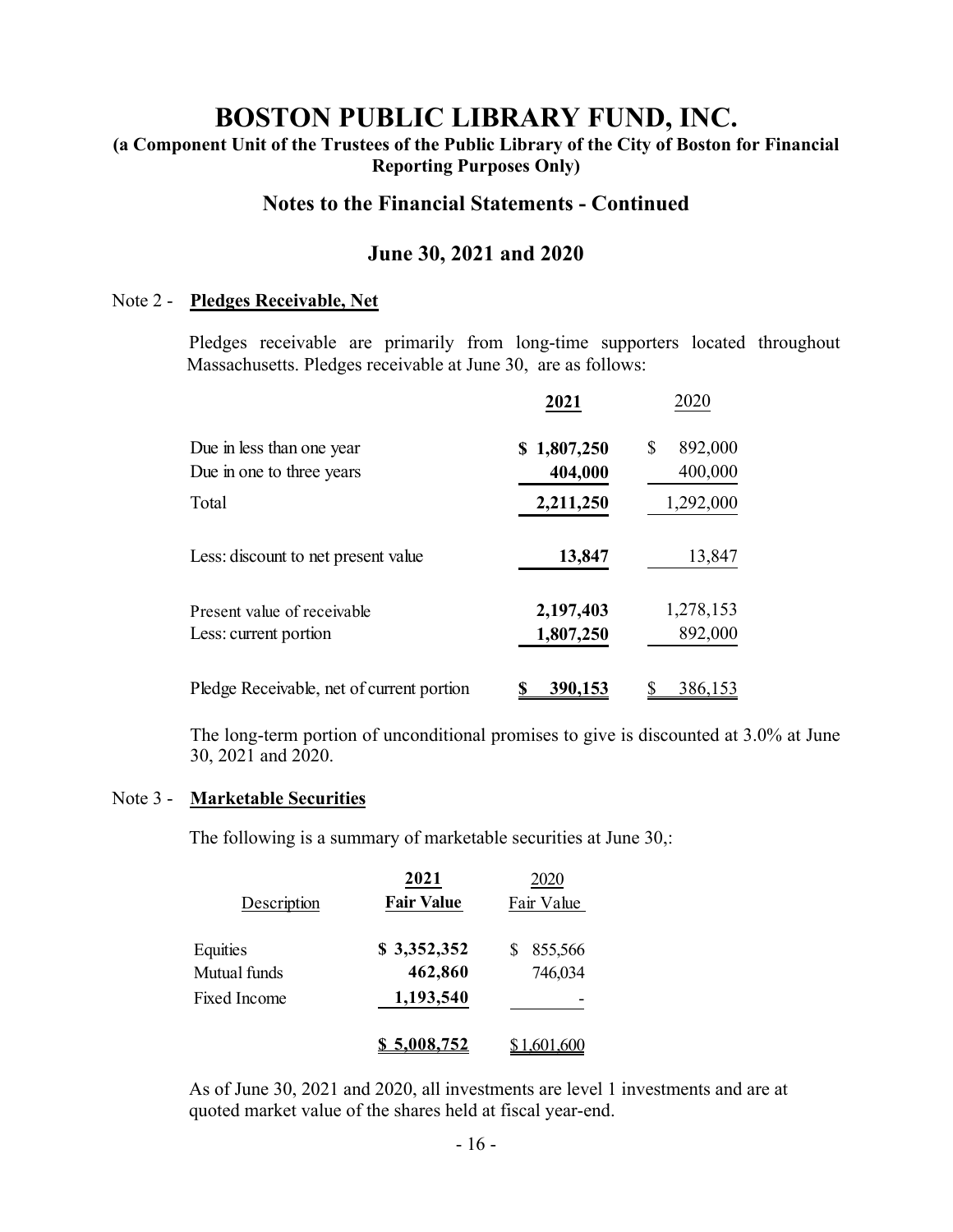# **(a Component Unit of the Trustees of the Public Library of the City of Boston for Financial Reporting Purposes Only)**

# **Notes to the Financial Statements - Continued**

# **June 30, 2021 and 2020**

#### Note 4 - **Property and Equipment, net**

A summary of the major components of property and equipment at June 30, is as follows:

|                                |   | 2021   | 2020         |
|--------------------------------|---|--------|--------------|
| Leashold improvements          | S | 13,319 | \$<br>13,319 |
| Office furniture and equipment |   | 18,520 | 18,520       |
|                                |   | 31,839 | 31,839       |
| Less: Accumulated depreciation |   | 17,508 | 14,861       |
|                                |   | 14,331 |              |

#### Note 5 - **Related Party Transactions**

During 2021 and 2020, the Fund provided grants of \$2,949,906 and \$1,229,699 to the Boston Public Library, respectively.

#### Note 6 - **Paycheck Protection Program Loans**

#### *First Paycheck Protection Program Loan*

In May 2020, the Fund received a Paycheck Protection Program ("PPP") loan under the Coronavirus Aid, Relief, and Economic Security Act ("CARES" Act) in the amount of \$90,000. In May 2021, the Fund submitted the PPP loan forgiveness application to the lender. In June 2021, the Fund had the entire PPP loan forgiven, and is recorded as non-operating revenue on the statement of activities and changes in net assets.

#### *Second Paycheck Protection Program Loan*

In March 2021, the Fund was approved by the Small Business Administration for a second Paycheck Protection Program loan under the Consolidated Appropriations Act, 2021 (the "Act") in the amount of \$124,565. The loan will be forgiven based upon the Fund using the proceeds on eligible expenses over a twenty-four-week period from the time that the loan is obtained. Eligible expenses include payroll and related benefits, utilities, and rent. The Fund used the entire funds from the loan in accordance with the provisions of the Act and thus it is anticipated the loan will be forgiven.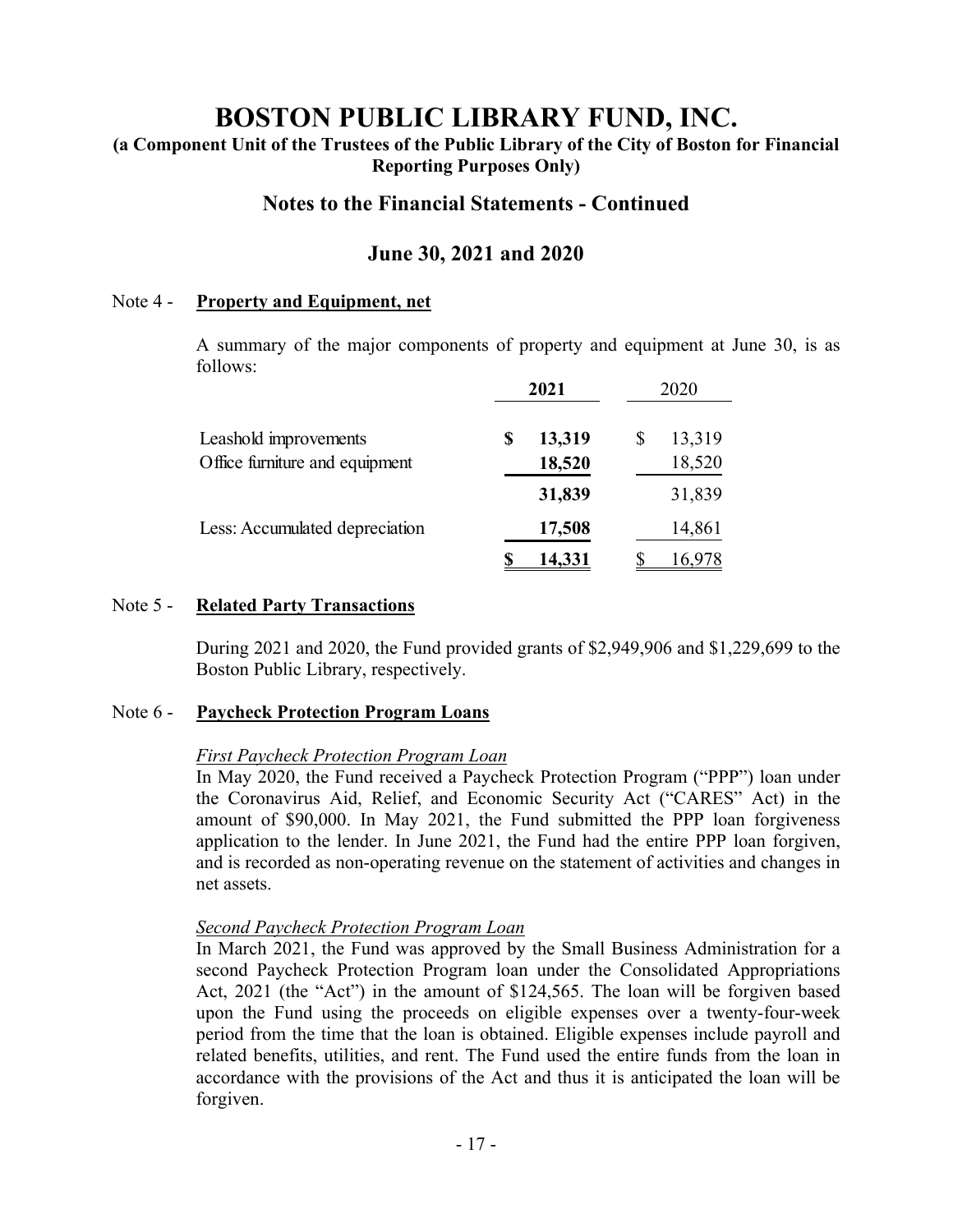**(a Component Unit of the Trustees of the Public Library of the City of Boston for Financial Reporting Purposes Only)** 

# **Notes to the Financial Statements - Continued**

### **June 30, 2021 and 2020**

Should any portion of the loan not be forgiven it will become a two-year term loan with an interest rate of 1% per year. The interest on any unforgiven portion of the loan will be deferred the earlier of the date in which the amount of loan forgiveness is remitted by the Small Business Administration to the lender or ten months after the covered period concludes. Management intends to reduce the debt in full and reflect that reduction as other non-operating revenue when all or a portion of the loan is forgiven.

Maturities of the PPP loan subsequent to June 30, 2021 if no portion of the debt is forgiven for the years ending June 30:

| 2023 | \$<br>62,023    |
|------|-----------------|
| 2024 | 62,542          |
|      |                 |
|      | <u> 124,565</u> |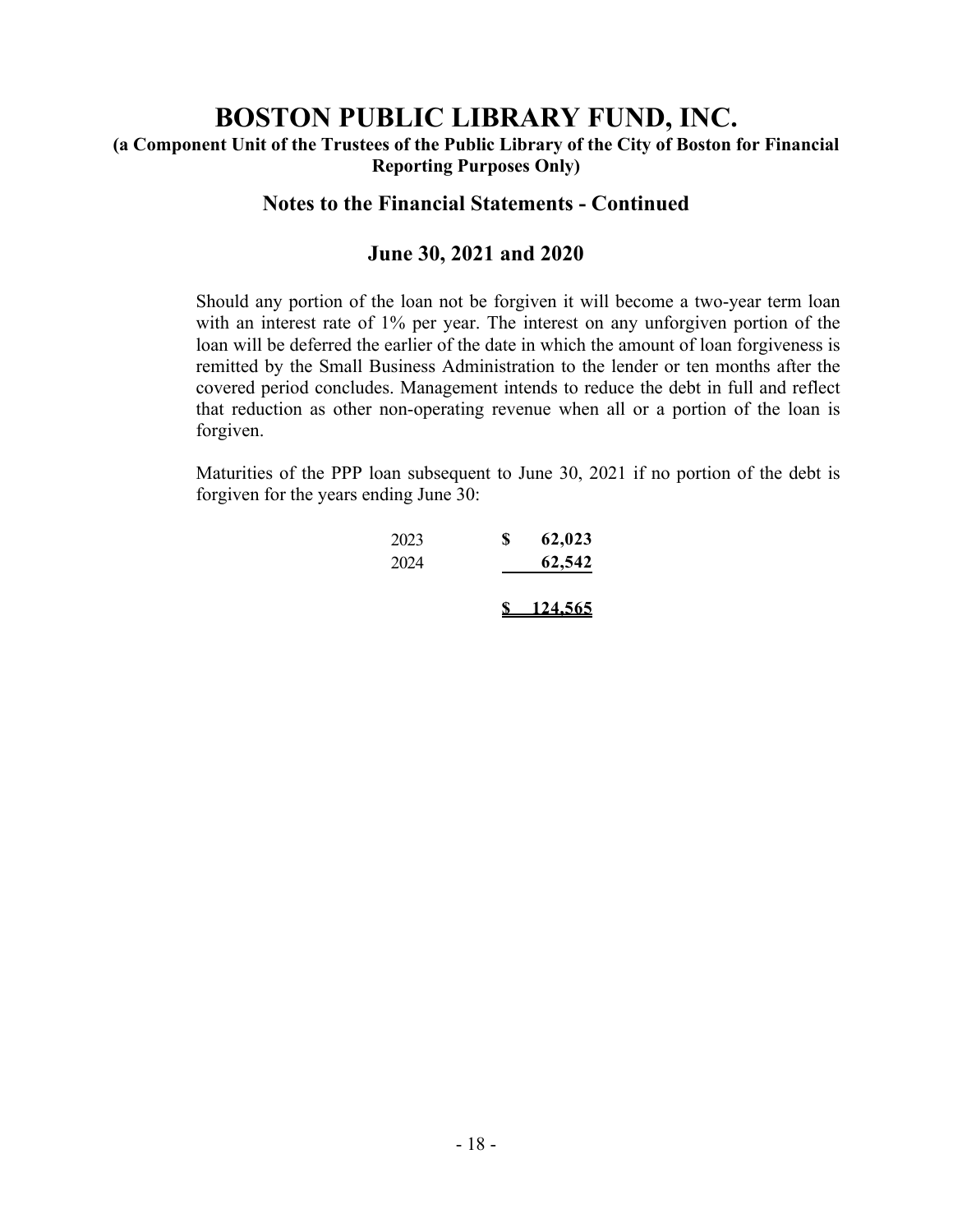**(a Component Unit of the Trustees of the Public Library of the City of Boston for Financial Reporting Purposes Only)** 

### **Notes to the Financial Statements - Continued**

### **June 30, 2021 and 2020**

#### Note 7 - **Net Assets**

*Net Assets With Restrictions*  Net assets with restrictions consist of the following June 30,:

|                                              | 2021                   | 2020          |
|----------------------------------------------|------------------------|---------------|
| Purpose                                      |                        |               |
| <b>Children and Teens</b>                    | $\mathbf S$<br>777,741 | \$<br>667,889 |
| Norman B. Leventhal Map and Education Center | 918,165                | 1,049,917     |
| <b>Exhibits</b>                              | 820,000                |               |
| <b>Foundation Initiatives</b>                | 31,575                 | 9,958         |
| <b>Adult Programming</b>                     | 216,000                | 29,491        |
|                                              | 2,763,481              | 1,757,255     |
| Time restriction                             |                        |               |
| Pledge receivable                            | 578,403                | 531,653       |
| Perpetuity                                   |                        |               |
| Allen endowment                              | 100,000                | 100,000       |
| Lynch endowment                              | 100,000                | 100,000       |
| Fidelity endowment                           | 518,229                | 518,229       |
| Martel endowment                             | 10,000                 | 10,000        |
|                                              | 728,229                | 728,229       |
|                                              | \$4,070,113            | \$3,017,137   |

The purpose of the Fidelity endowment of \$518,229, in accordance with a request of the donor, is restricted to Teen Programs. The remaining balance of net assets with donor restrictions in perpetuity consists of two endowment funds of \$100,000 restricted for the Parochial School Partnerships and the Children's Music Program and one endowment fund of \$10,000 restricted for the Martel Fund for Children's Programs.

 Fair market value of these funds at June 30, 2021 and 2020 is approximately \$630,000 and \$555,000 for the Teen Program, approximately \$255,000 and \$223,000 for the Parochial School Partnerships, and approximately \$121,000 and \$106,000 for the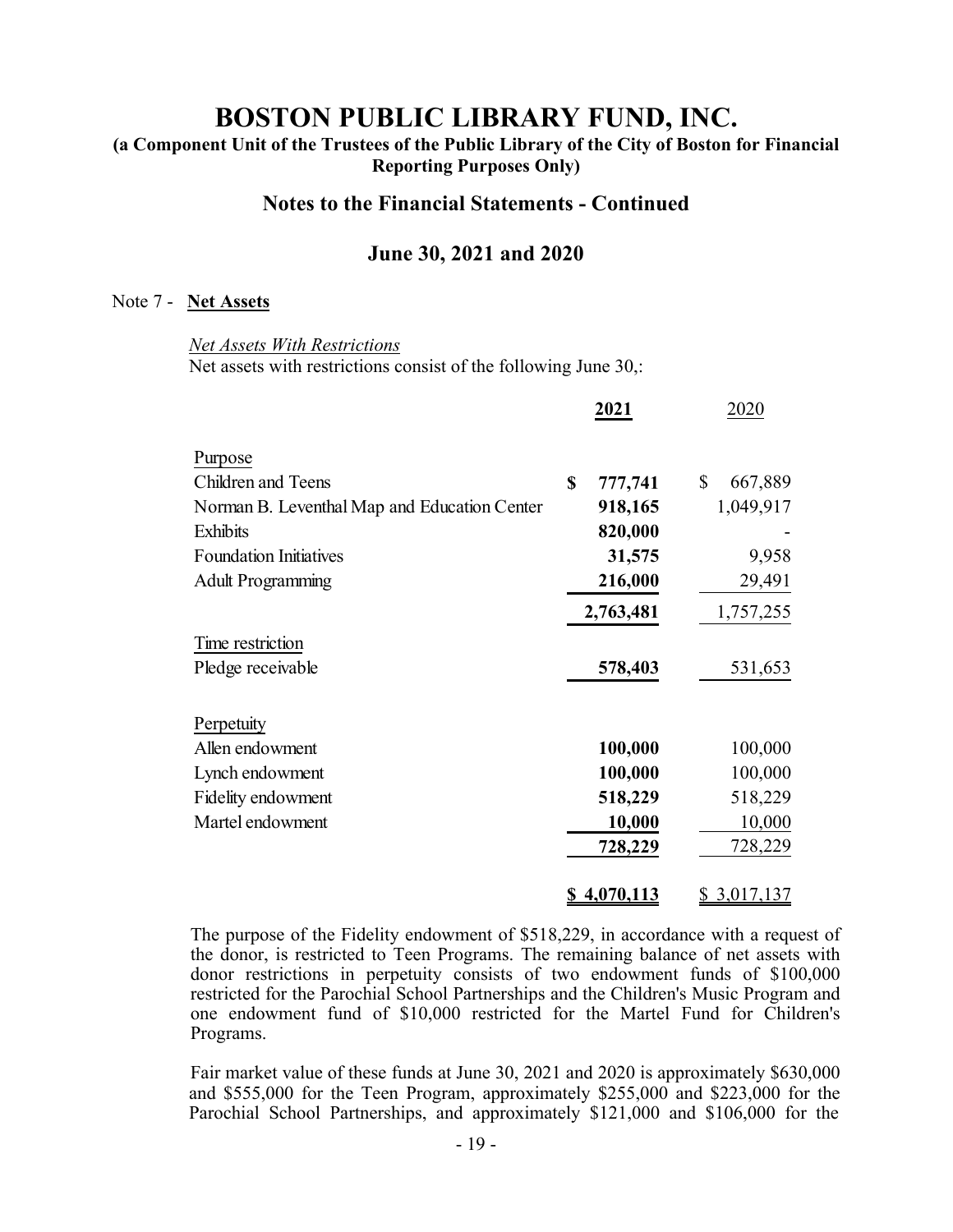# **(a Component Unit of the Trustees of the Public Library of the City of Boston for Financial Reporting Purposes Only)**

# **Notes to the Financial Statements - Continued**

### **June 30, 2021 and 2020**

Children's Music Programs, respectively. During the fiscal year one new endowment was founded, Martel Fund for Children's Programs. From time to time, the fair value of assets associated with individual donor-restricted endowment funds may fall below the level that the donor or UPMIFA requires the Fund to retain as a fund of perpetual duration. At June 30, 2021, the Martel Fund for Children's programs had a fair market value of approximately \$10,700. Deficiencies of this nature existed in the Martel Fund for Children's Programs for the year ended June 30, 2020. This fund had a donorrestricted endowment gift value of \$10,000, and a current fair value of approximately \$9,500, and a deficiency of \$500 as of June 30, 2020. This deficiency resulted from unfavorable market conditions that occurred shortly after the investment of new perpetually restricted contributions. The Fund did not spend from this endowment until the fair value of the fund's assets exceeds the original gift value of the fund.

#### *Net Assets Released from Donor Restrictions*

Net assets were released from donor restrictions by incurring expenses satisfying the restricted purposes or by occurrence of other events specified by the donor. The purposes of restrictions accomplished are as follows at June 30,:

|                                | 2021        | 2020         |
|--------------------------------|-------------|--------------|
| Exhibits                       | 1,000<br>\$ | \$<br>37,835 |
| <b>Children and Teens</b>      | 362,532     | 521,181      |
| Leventhal Map Center           | 235,421     | 236,708      |
| <b>Adult Programming</b>       | 353,921     | 168,565      |
| McKim Restoration              |             | 10,000       |
| <b>BPL General Initiatives</b> | 121,257     | 149,412      |
| Time Restricted Pledges        | 1,009,250   | 723,257      |
|                                | \$2,083,381 | 1,846,958    |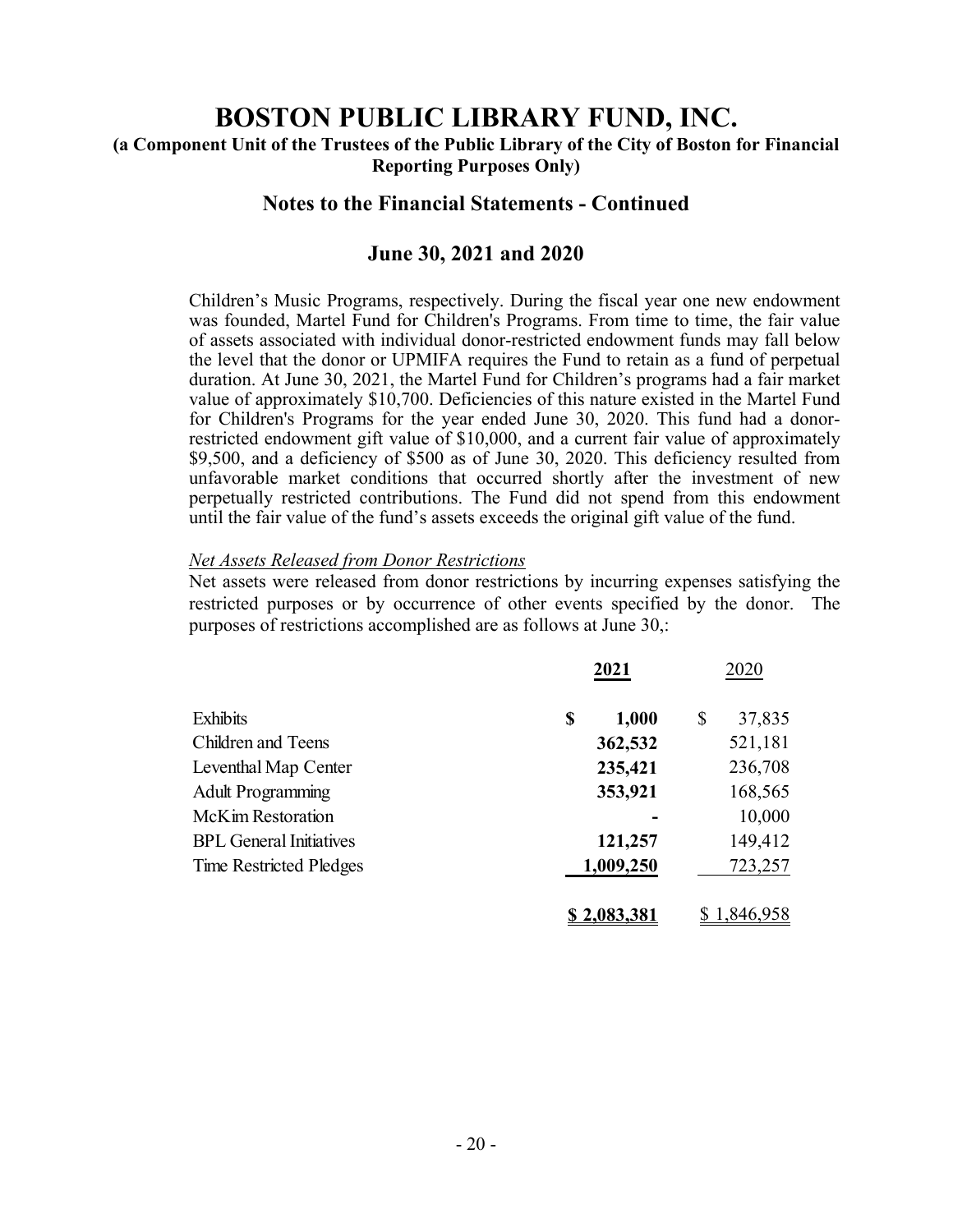**(a Component Unit of the Trustees of the Public Library of the City of Boston for Financial Reporting Purposes Only)** 

# **Notes to the Financial Statements - Continued**

# **June 30, 2021 and 2020**

#### Note 8 - **Endowment Net Assets**

Changes in endowment net assets for the years ended June 30, 2021 and 2020 are as follows:

|                      | 2021                 |                    |
|----------------------|----------------------|--------------------|
| <b>Without Donor</b> | <b>With Donor</b>    |                    |
| <b>Restrictions</b>  | <b>Restrictions</b>  | <b>Total</b>       |
|                      |                      |                    |
| \$                   | \$1,622,484          | \$1,622,484        |
|                      | (84,900)             | (84,900)           |
|                      | 314,475              | 314,475            |
|                      |                      |                    |
|                      | <u>\$1,852,059</u>   | <u>1,852,059</u>   |
|                      |                      |                    |
|                      |                      |                    |
| Restrictions         | Restrictions         | Total              |
|                      |                      |                    |
| \$                   | 1,697,250<br>\$      | \$<br>1,697,250    |
|                      | (104, 166)           | (104, 166)         |
|                      | 10,000               | 10,000             |
|                      | 19,400               | 10,000             |
|                      |                      |                    |
| \$                   | 1,622,484            | 1,622,484          |
|                      | <b>Without Donor</b> | 2020<br>With Donor |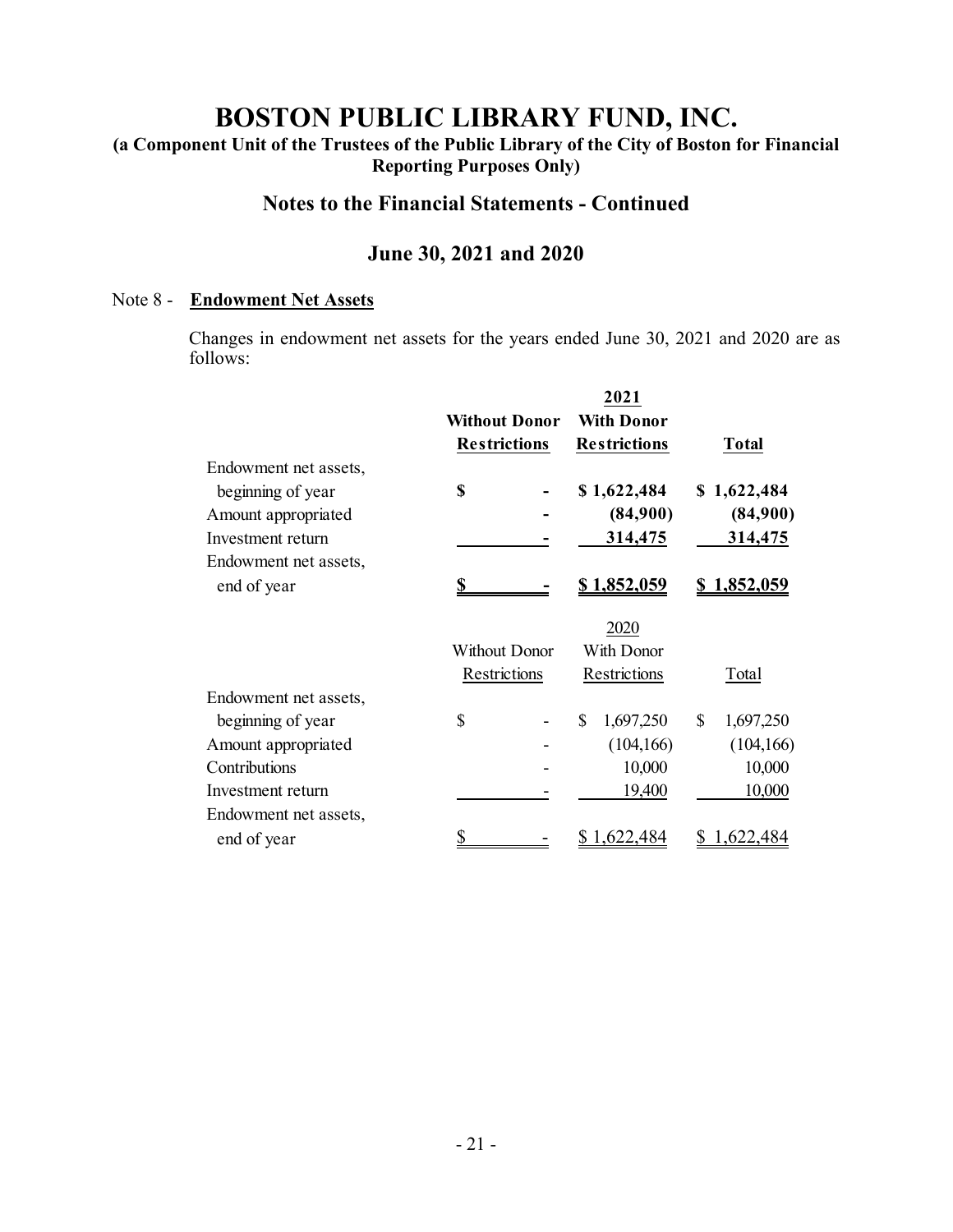**(a Component Unit of the Trustees of the Public Library of the City of Boston for Financial Reporting Purposes Only)** 

# **Notes to the Financial Statements - Continued**

### **June 30, 2021 and 2020**

#### Note 9 - **In-Kind Revenue**

The Fund is provided with office space by the Library and the Library paid certain consulting fees on behalf of the Fund. Total in-kind revenues for the years ended June 30 consist of the following:

|               |    | 2021          | 2020         |
|---------------|----|---------------|--------------|
| Rent          | \$ | 18,000        | \$<br>18,000 |
| Legal         |    |               | 8,600        |
| Miscellaneous |    |               | 2,044        |
|               | J  | <b>18,000</b> | 28,644       |

#### Note 10 - **Concentrations, Risks and Uncertainties**

#### *Cash*

The Fund maintains cash balances at financial institutions, and at times during the year these balances may exceed the federally insured limit. Management monitors the financial condition of these financial institutions, along with its balances in cash, to keep this potential risk at a minimum. At June 30, 2021 and 2020, uninsured amounts totaled approximately \$403,000 and \$3,643,000, respectively.

#### *Investments*

The Fund invests in various investment securities. Investment securities are exposed to various risks such as interest rate, market and credit risks. The Fund's holdings of equities, fixed-income funds, and mutual funds are held in a brokerage account with a national brokerage firm. These accounts are protected by the Securities Investor Protection Corporation ("SIPC"). In the event of broker-dealer failure, up to \$500,000 in these accounts will be protected from loss. The SIPC insurance does not protect against market losses on investments. The Fund's investments in common pooled funds is not covered under SIPC insurance.

#### *Contributions*

The Fund's support comes primarily from individuals, local businesses, and Fund donor contributions. During fiscal year 2021, approximately 46% of the Fund's revenue was received from two donors and during fiscal year 2020, approximately 66% of the Fund's revenue was received from six donors.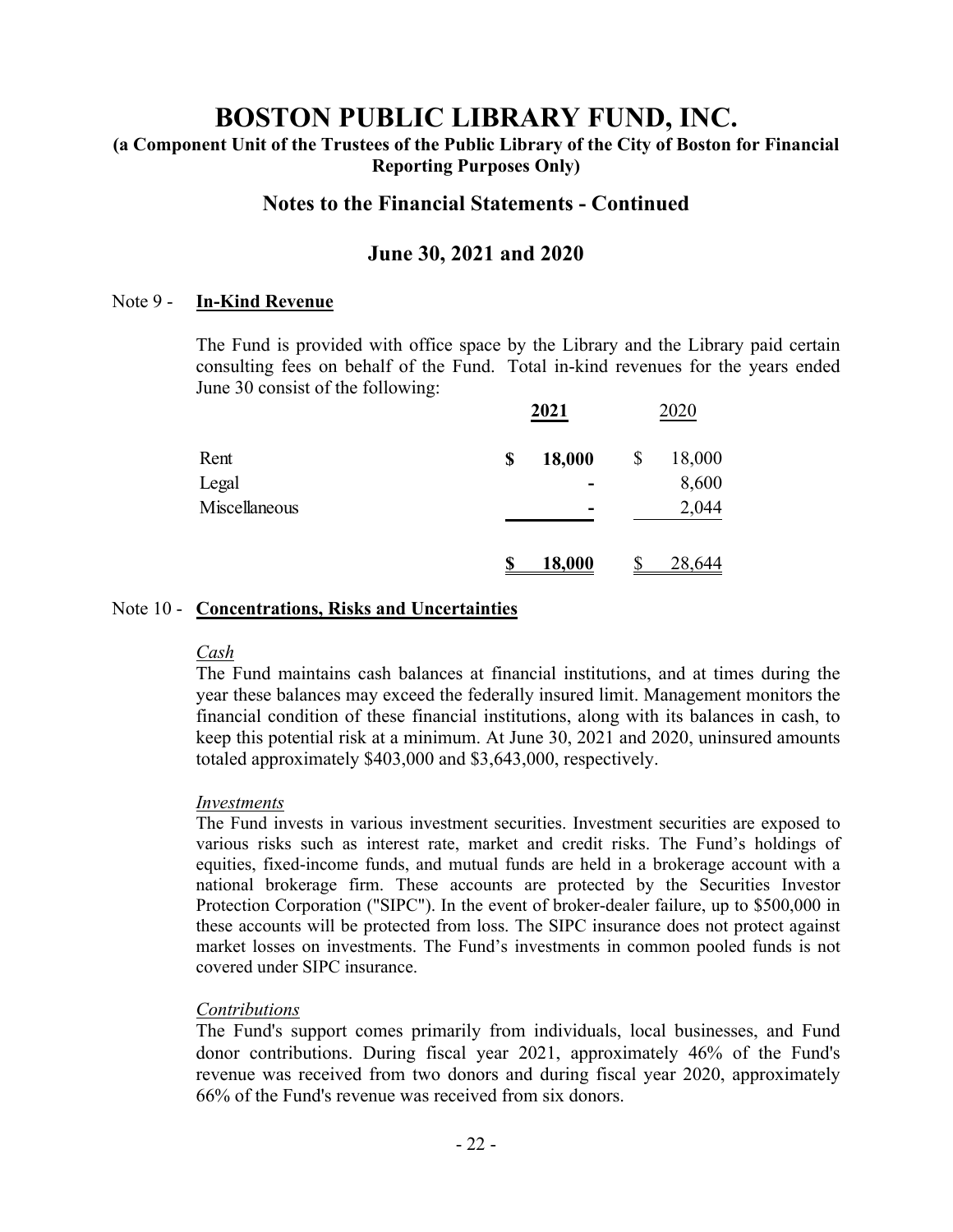**(a Component Unit of the Trustees of the Public Library of the City of Boston for Financial Reporting Purposes Only)** 

# **Notes to the Financial Statements - Continued**

# **June 30, 2021 and 2020**

In February 2021, the Fund was notified that it was a named as a beneficiary for a material amount from an estate of a decedent person. No amount from this has been recognized in the financial statements. Since the administration of the estate is at an early stage, management cannot estimate the distribution amount.

#### Note 11 - **Availability and Liquidity**

The following represents the Fund's financial assets available to meet general expenditures within one year at June 30,:

|                                   | 2021        | 2020        |
|-----------------------------------|-------------|-------------|
| Financial assets at year end:     |             |             |
| Unrestricted cash and equivalents | \$1,032,877 | \$3,757,019 |
| Pledges receivables, net          | 1,807,250   | 892,000     |
|                                   | \$2,840,127 | \$4,649,019 |

The Fund reviews it cash position on a regular basis to ensure that adequate funds are on hand to meet expenses. If funds are needed for expenses, management can liquidate unrestricted investments categorized as long term, and can manage its discretionary expense to meet it cash needs. At June 30, 2021 and 2020, management believes the Fund has no liquidity issues.

#### Note 12 - **Management's Acceptance of Financial Statements**

Management has evaluated subsequent events through September 28, 2021 the date for which the financial statements were available for issuance. Except as noted below, Management has determined that there are no items requiring disclosure in these financial statements.

On September 3, 2021, the Fund's second Paycheck Protection Program loan, as described in Note 6, was forgiven by the Small Business Administration. The total loan amount of \$124,565 will be recognized as non-operating income in the year end June 30, 2022 financial statements.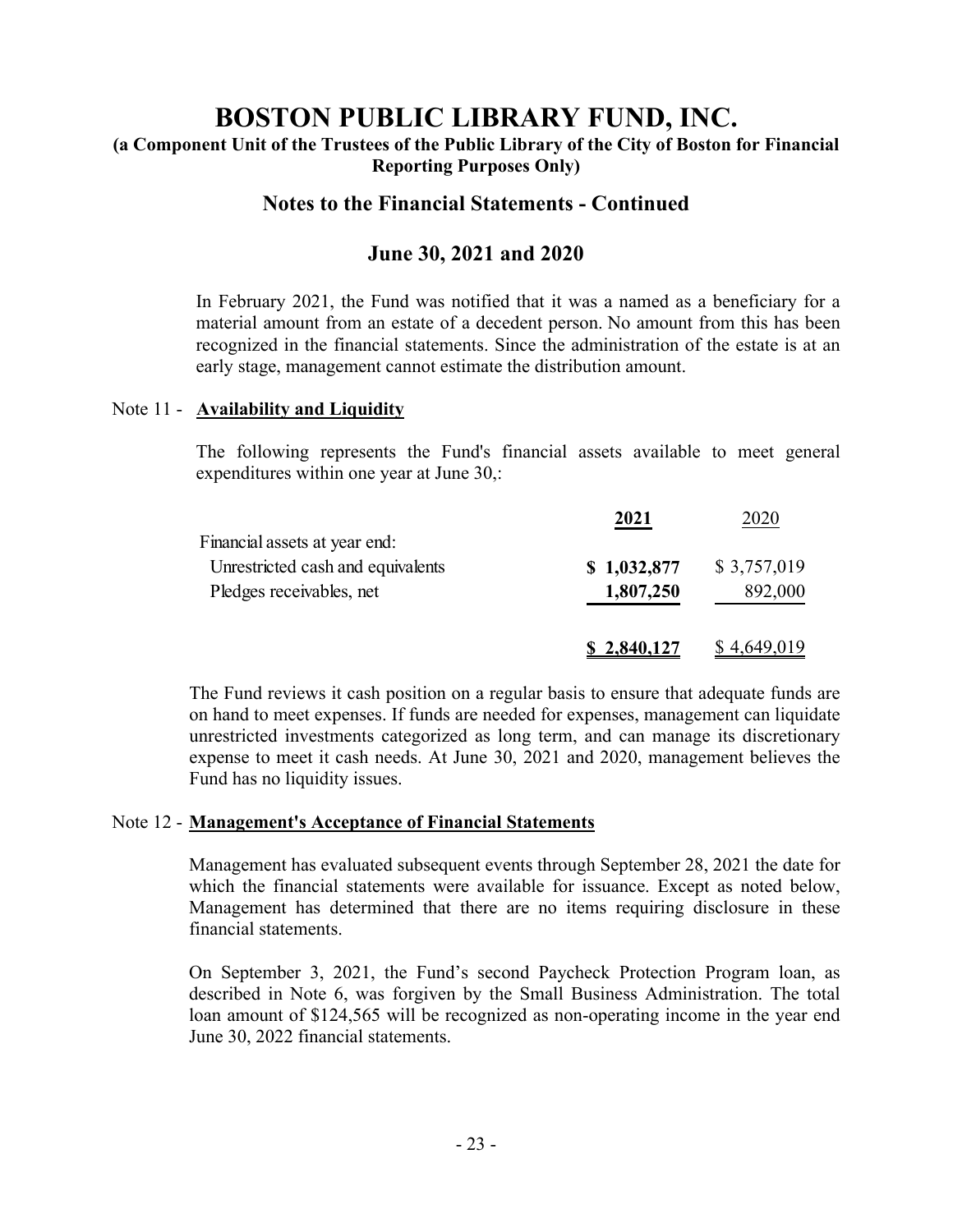

#### **INDEPENDENT AUDITORS' REPORT ON INTERNAL CONTROL OVER FINANCIAL REPORTING AND ON COMPLIANCE AND OTHER MATTERS BASED ON AN AUDIT OF FINANCIAL STATEMENTS PERFORMED IN ACCORDANCE WITH** *GOVERNMENT AUDITING STANDARDS*

To the Executive Committee of the Boston Public Library Fund, Inc. Boston, Massachusetts

We have audited, in accordance with the auditing standards generally accepted in the United States of America and the standards applicable to financial audits contained in *Government Auditing Standards* issued by the Comptroller General of the United States, the financial statements of Boston Public Library Fund, Inc. (the "Fund"), which comprise the statement of financial position as of June 30, 2021, the related statements of activities and changes in net assets, functional expenses and cash flows for the year then ended, and the related notes to the financial statements, and we have issued our report thereon dated September 28, 2021.

#### **Internal Control Over Financial Reporting**

In planning and performing our audit of the financial statements, we considered Boston Public Library Fund Inc.'s internal control over financial reporting ("internal control") as a basis for designing audit procedures that are appropriate in the circumstances for the purpose of expressing our opinion on the financial statements, but not for the purpose of expressing an opinion on the effectiveness of the Fund's internal control. Accordingly, we do not express an opinion on the effectiveness of the Fund's internal control.

A *deficiency in internal control* exists when the design or operation of a control does not allow management or employees, in the normal course of performing their assigned functions, to prevent, or detect and correct misstatements on a timely basis. A *material weakness* is a deficiency, or a combination of deficiencies, in internal control such that there is a reasonable possibility that a material misstatement of the Fund's financial statements will not be prevented or detected and corrected on a timely basis. A *significant deficiency* is a deficiency, or a combination of deficiencies, in internal control that is less severe than a material weakness, yet important enough to merit attention by those charged with governance.

Our consideration of internal control over financial reporting was for the limited purpose described in the first paragraph of this section and was not designed to identify all deficiencies in internal control over financial reporting that might be material weaknesses or significant deficiencies. Given these limitations, during our audit we did not identify any deficiencies in internal control that we consider to be material weaknesses. However, material weaknesses may exist that have not been identified.

www.ocd.com